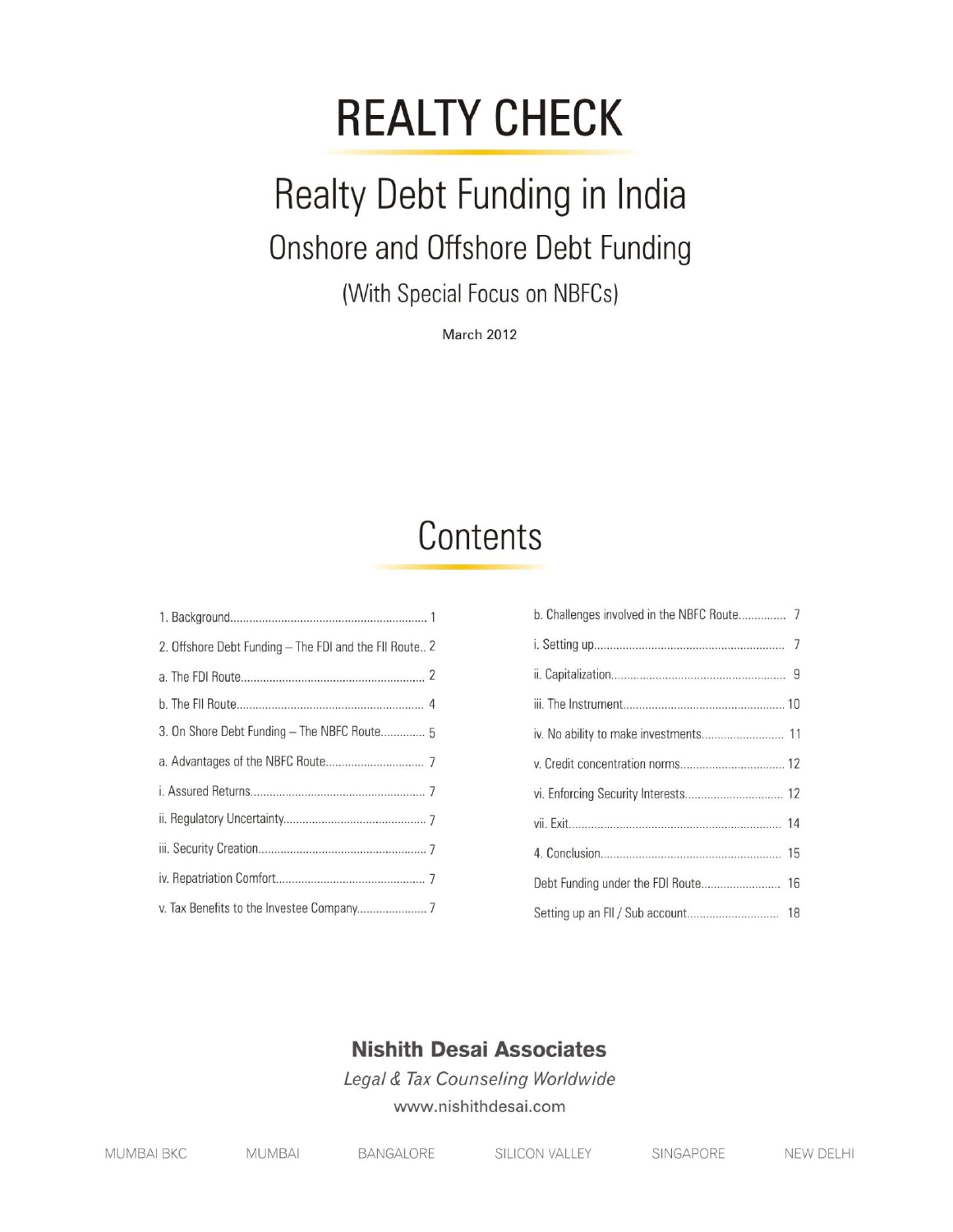#### *Background*

An increased number of realty funds that have approached us have shown an inclination to make debt investments, at times with expectation of a structure that could fetch equity upsides, yet protect the downside.

Real Estate' and ,Debt', however, happen to be areas that the Indian regulators have always treaded on with caution. With external commercial borrowings ("ECB") prohibited for the sector<sup>1</sup>, restrictions on foreign direct investment ("FDI")<sup>2</sup> in real estate<sup>3</sup> coupled with aggressive regulatory overhang actions to discourage standard investor exit rights as "*put options"*, offshore realty funds have been struggling, for a while now, to explore avenues to fund the sector while maintaining standard investor protections and exit rights amidst the fluid regulatory environment.

The lucrative Indian real estate sector, however, continues to attract foreign investment and foreign debt has found its way into the sector. Whether it is non-convertible debentures ("**NCDs**") being purchased by foreign institutional investors ("FII")<sup>4</sup> on the floor of stock exchange under the FII route<sup>5</sup>, or the more simplistic compulsorily convertible debentures ("**CCDs**") being subscribed to by any foreign investor under the FDI route, or the foreign investor lending/investing through its own non-banking finance company ("**NBFC**"), each route has its own set of challenges and apprehensions, both legal and perceptional.

As it happens, in the Indian context, with an aggressive regulator hostile to foreign debt, sometimes the perceptional issues outweigh the legal issues and we felt the need to analyze few issues under each of

 $\overline{\phantom{a}}$ 

<sup>&</sup>lt;sup>1</sup> Under the extant exchange control regulations, ECB proceeds cannot be used for real estate as specifically provided under the paragraph (1)(iv)(B) of Schedule I of the Foreign Exchange Management (Borrowing or Lending in Foreign Exchange) Regulations, 2000. ECBs were, however, permitted for "integrated townships" for a limited window if the minimum area to be developed was 100 acres or more. That window is no longer available now. ECB for hotels, hospitals and SEZ is permitted up to USD 100 million under the automatic route. Industry representations have been made to allow developers to use ECBs and other fundraising tools to raise foreign debt on the premise that Permitting developers to raise foreign debt will go a long way in ensuring long-term funds are available to them at highly competitive rates, which will result in lower per unit costs, thereby fuelling higher demand.

<sup>&</sup>lt;sup>2</sup> FDI policy refers to FDI as "a category of cross border investment made by a resident in one economy (the direct investor) with the objective of establishing a Jasting interest' in an enterprise (the direct investment enterprise) that is resident in an economy other than that of the direct investor. The motivation of the direct investor is a strategic long term relationship with the direct investment enterprise to ensure the significant degree of influence by the direct investor in the management of the direct investment enterprise. Direct investment allows the direct investor to gain access to the direct investment enterprise which it might otherwise be unable to do. The objectives of direct investment are different from those of portfolio investment whereby investors do not generally expect to influence the management of the enterprise." It further mentions that it is the policy of the Government of India to attract and promote productive FDI from non-residents in activities which significantly contribute to industrialization and socio-economic development. FDI supplements the domestic capital and technology.

<sup>3</sup> Please refer to **Annexure I** for a brief overview of debt investment under the FDI route.

<sup>4</sup> FIIs are investors that are registered with the Securities and Exchange Board of India ("**SEBI**") for purchase and sale of securities primarily on the floor of the stock exchange. Purchase and sale of securities by FIIs is not subjected to the restrictions as applicable to FDI. FII investments are governed by Schedule 2 and Schedule 5 of Foreign Exchange Management (Transfer and Issue of Securities by a Person Resident Outside India) Regulations, 2000 ("**TISPRO Regulations**"), while FDI investments are governed by Schedule I of the TISPRO Regulations.

<sup>5</sup> See Annexure II.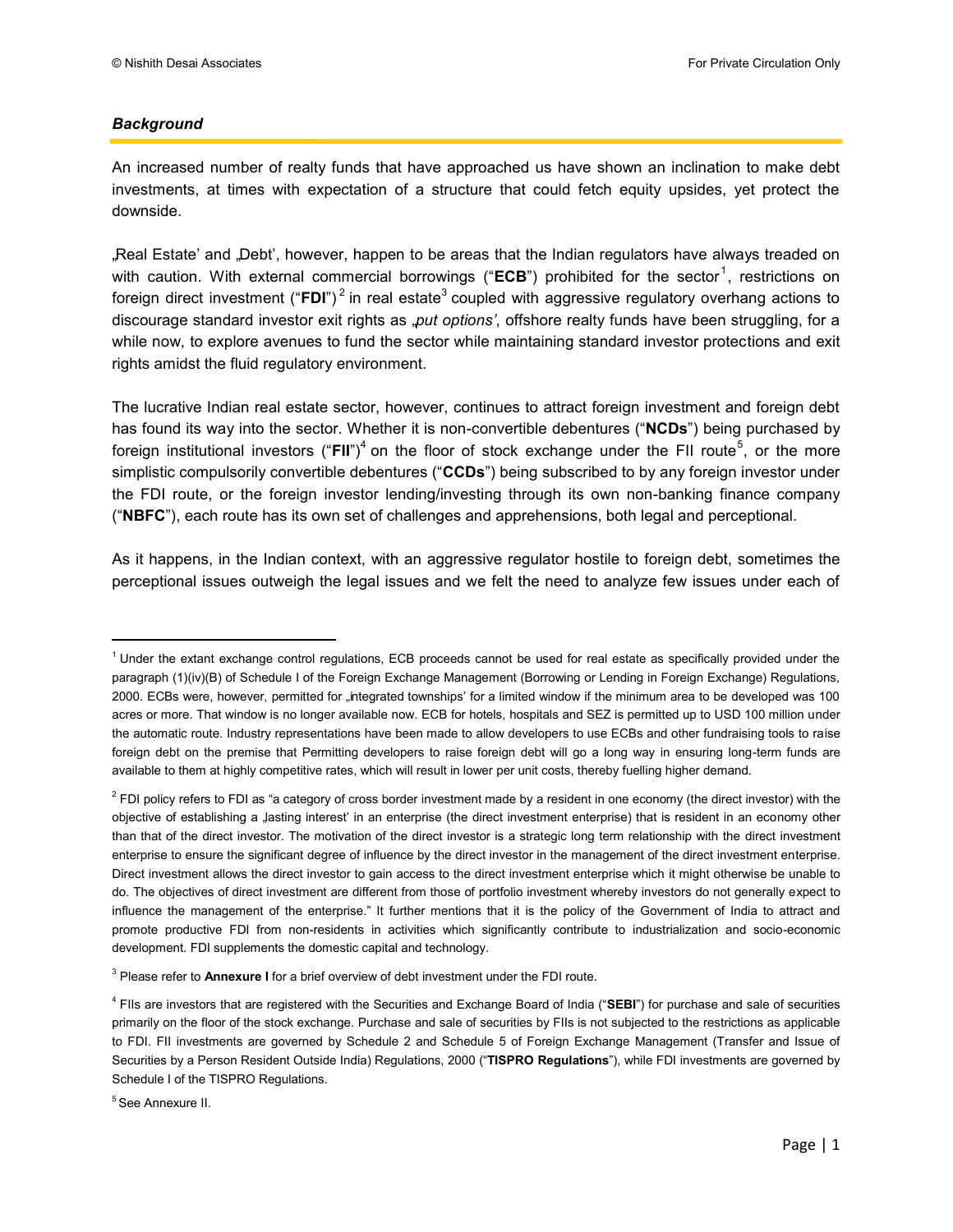these routes and bring to the fore the benefits and challenges of each route, not just as they are reflected in the policy documents, but as we have seen them in our experience.

This Realty Check analyses, from a legal, tax and regulatory perspective, each of the avenues that could be explored by offshore realty funds to infuse debt in the real estate sector and attendant challenges that each such route may be subjected to.

#### *Offshore Debt Funding – The FDI and the FII Route*

Foreign debt could be infused into the real estate sector in one of the following ways:

- 1. Through fully and compulsorily convertible debentures; and
- 2. Through purchase of listed non-convertible debentures by a FII on the floor of the stock exchange.

#### *The FDI Route*

 $\overline{a}$ 

The "CCD route" is subjected to the restrictions applicable to FDI (*as detailed in Annexure I*), and is essentially an equity route in as much as there is definite commitment to convert into common equity shares. In fact, any kind of put options in favour of a non-resident on such instruments is not seen favorably by the RBI, which regards any option as an ECB.

Though there were isolated incidents<sup>6</sup> where the RBI qualified put options granted to non-residents by either the investee company or the promoters of the investee company as ECB, regulatory aggression to foreign debt was manifested by the introduction of Clause 3.3.2.1 of the FDI Policy<sup>7</sup> issued on September 30, 2011, which read as follows:

*"Only equity shares, fully, compulsorily and mandatorily convertible debentures and fully, compulsorily and mandatorily convertible preference shares, with no in-built options of any type, would qualify as eligible instruments for FDI. Equity instruments issued/transferred to non*residents having in-built options or supported by options sold by third parties would lose their

 $^6$  The differentiation between an FDI Instrument and an ECB was essentially on the ability of a non-resident to draw out fixed returns from the investee company. This differentiation became manifest in the DLF Case. In that case, US-based private equity investor DE Shaw had invested \$400 million as convertible preference shares into DLF Assets (DAL), the company floated by the promoters of DLF Ltd, in 2007 with assurances from the developer of a public listing in 2008. However, with the worldwide real estate market collapsing in 2008, the investor negotiated with the cash-strapped DLF promoters to provide them an exit at fixed return of at least 27% IRR. RBI, reports suggest, issued a show cause notice on why the investment (even though through FDI Instruments) be classified as an ECB on the ground that it carried a fixed rate of return. Whilst the DLF Case did indicate the regulatory perspective to fixed price exits for non-residents, there is no update on what ultimately transpired. However, as it happens, FDI Instruments continue to be issued with a fixed rate of return and regulatory intervention seems to be on a case to case basis. We understand there have been cases where the RBI has qualified put options without a fixed IRR also as ECBs.

<sup>&</sup>lt;sup>7</sup> Foreign investments into India are primarily regulated by three regulators, the Reserve Bank of India, the Foreign Investment Promotion Board (an instrumentality of the Ministry of Finance) and the Department of Industrial Policy and Promotion (an instrumentality of the Ministry of Commerce). Policies announced by these regulators on foreign investments have been consolidated in the consolidated FDI policy of India issued by the Department of Industrial Policy and Promotion, which represents the current "policy framework' on foreign direct investment. FDI policy is issued bi-annually.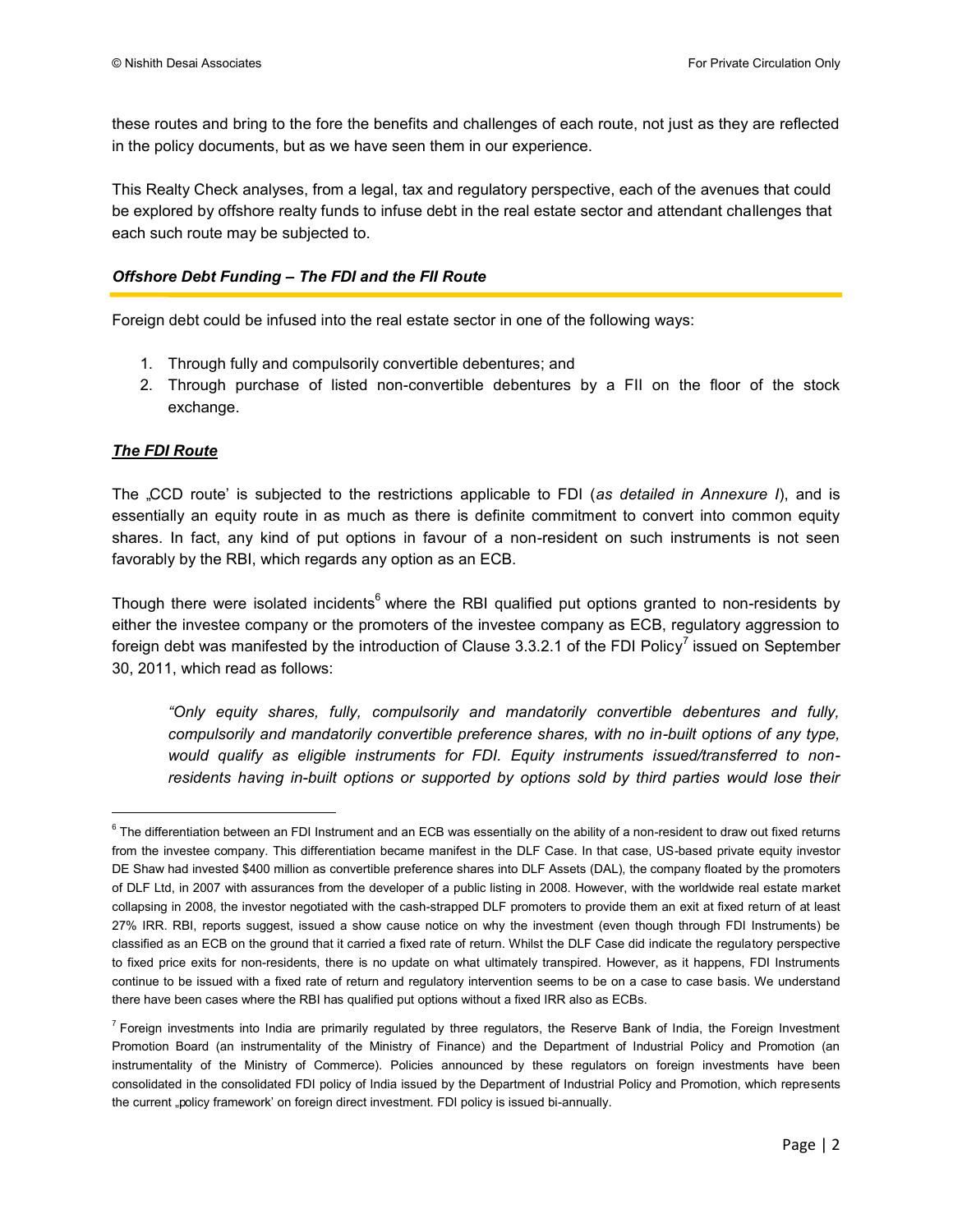#### equity character and such instruments would have to comply with the extant External Commercial *Borrowing guidelines."*

The provision had the effect of nullifying the equity character of an equity instrument when such instrument was issued or transferred with an in-built optionality (a put option or a buy back provision, for example). Having lost their equity character, such instruments were required to comply with the extant ECB regulations. The regulatory chaos that ensued had led the legal community also to express its discomfort. We discussed, in elaborate details, the implications and consequences of this change in our hotline "**[New Consolidated FDI Policy: Entry is welcome – Exit at our 'option](http://www.nishithdesai.com/New_Hotline/CorpSec/CORPSEC%20HOTLINE_Oct0311.htm)**"" 8 on October 3, 2011.

Clause 3.3.2.1 received categorical and unequivocal opposition from the industry. Representations were made to the DIPP by industry associations pointing out the severe implications that such a provision could have on legitimate foreign investments in India. Clause 3.3.2.1 cast a cloud of uncertainty over a host of options, including call options, put options, or even tag along and drag along rights or any right that the investor could exercise at a future date, even though these "standard' investor rights were contractually agreed between sophisticated parties. The ban on put options denied private equity players a safe exit in the event the promoters of the investee company failed to deliver as per the projected business plans. It also adversely affected the "options' available to joint venture partners to consolidate or alienate its stake in the joint venture, in case of a fall-out between the joint venture partners.

Though Clause 3.3.2.1 was deleted within 30 days of it being introduced, the ambiguity over the inclusion of put options continues to haunt. While there is one school of thought that interprets the deletion to mean that options on equity instruments are now permitted, we are of the view that deletion of Clause 3.3.2.1 merely restores the *status quo*. RBI had in the past issued notices, on a case to case basis, with respect to put options being granted to non-resident investors on the following two counts:

- (1) *The ECB Perspective:* RBI has issued notices to several private equity investors in the past on the ground that equity investments with a put option attached qualified the instrument as a redeemable instrument, which was akin to a debt instrument. Interestingly, RBI was indifferent if such a put option was exercisable on the company or on any of its shareholders; if there was a put option, the regulatory approach was to look at such instruments as ECB. Pertinently, RBI"s objections to options were rather absolute. It had no nexus to the question whether the options warranted the investor an assured return, thus arguably diluting his commitment to the "risk' capital. It also did not treat options differently on the basis of their trigger event. An option available to an investor as an exit mechanism whether on the occurrence of a material event of default or on the failure of the investee company to initiate an Initial Public Offer was treated alike. In our interactions with the regulators, RBI reemphasized that FDI Policy refers to FDI as Jasting interest' in the company, and a put option at the divorces such lasting interest from the commitment to risk capital by allowing the foreign investor an assured exit.
- (2) *The Derivative Perspective*: Another regulatory approach to options that did not find a mention in the FDI Policy is the RBI's perception of such options being regarded as derivative contracts separate from the underlying equity security. RBI, in its notices issued to a few private equity investors, regarded any kind of option attached to equity securities as a derivative contract, which are not

 $\overline{\phantom{a}}$ <sup>8</sup> http://www.nishithdesai.com/New\_Hotline/CorpSec/CORPSEC%20HOTLINE\_Oct0311.htm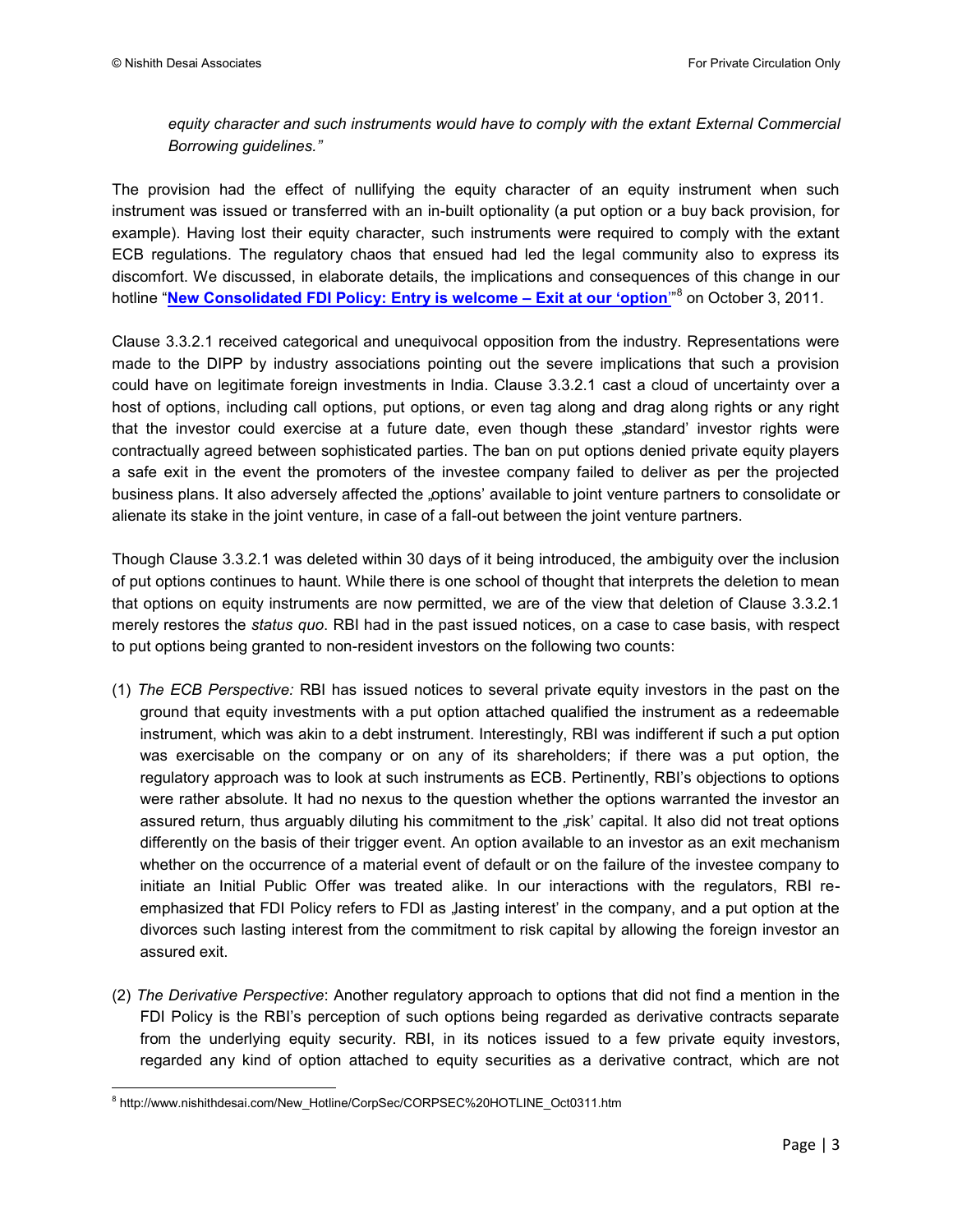permissible under the FDI route, as only FIIs and non-resident Indians are allowed to invest in exchange-traded derivative contracts where the underlying securities are equity shares of an Indian firm.

This view was taken by the RBI notwithstanding representations that in the first place, no separate consideration over and above the purchase consideration for the securities was paid by the foreign investor to secure these options, and more importantly such options were not independently tradable contracts to qualify as "derivatives'.

Accordingly, even though Clause 3.3.2.1. has been deleted, the debate on put options is far from being put to rest. More importantly, it is the *"derivative perspective*<sup>*'*</sup> that is more concerning. The risk of enforceability and the likelihood of RBI penalizing the grant of options to a non-resident (on a case to case basis), cannot clearly be ruled out for reasons mentioned above. Considering that private equity funds have limited life, put options are crucial and such regulatory overhang concerning such options happens to be very discouraging for investment under the FDI route.

#### *The FII Route*

Under this route, any private or public company could list its privately placed NCDs on the wholesale debt market segment of any recognized stock exchange. Any FII or any sub-account<sup>9</sup> of an FII entity could then purchase these NCDs on the floor of the stock exchange. Entities of offshore realty funds may have their own FII registration or register as a sub-account to an existing FII to purchase the NCDs. For an exit, these debentures may be sold on the floor of the stock exchange, but most commonly these NCDs are redeemed by the issuing company. So long as the NCD are being offered on private placement basis, the process of offering and listing is fairly simple without any onerous eligibility conditions or compliances.

The NCDs are usually redeemed at a premium that is usually a function of the sale proceeds received by the real estate company, with at least 1x of the purchase price being assured to the NCD holder.

Whilst creation of security interest<sup>10</sup> is not permissible with CCDs under the FDI route, listed NCDs can be secured (by way of pledge, mortgage of property, hypothecation of receivables etc.) in favor of the debenture trustee that acts for and in the interest of the NCD holders. Also, since NCDs are subscribed to by an FII entity under the FII route and not under the FDI route, the restrictions applicable to FDI investors (such as the minimum area requirements, minimum capitalization requirements, lock-in requirements etc.) are not applicable to NCD holders. NCDs, in fact, are also in some situations favored by developers who do not want to share their equity interest in the project. Further, not only are there no interest caps for the NCDs, the redemption premium on the NCDs can also be structured to provide equity upside to the NCD holders, in addition to the returns assured on the coupon on the NCD.

However, this route hinges on the availability of corporate debt allocation limit with the FII. The corporate debt allocation limits, which had run out earlier have recently been replenished by the Government on

ender<br><sup>9</sup> See Annexure II.

 $10$  Security interest is created in favour of the debenture trustee that acts for and on behalf of the NCD Holders. Security interest cannot be created directly in favour of non-resident NCD holders.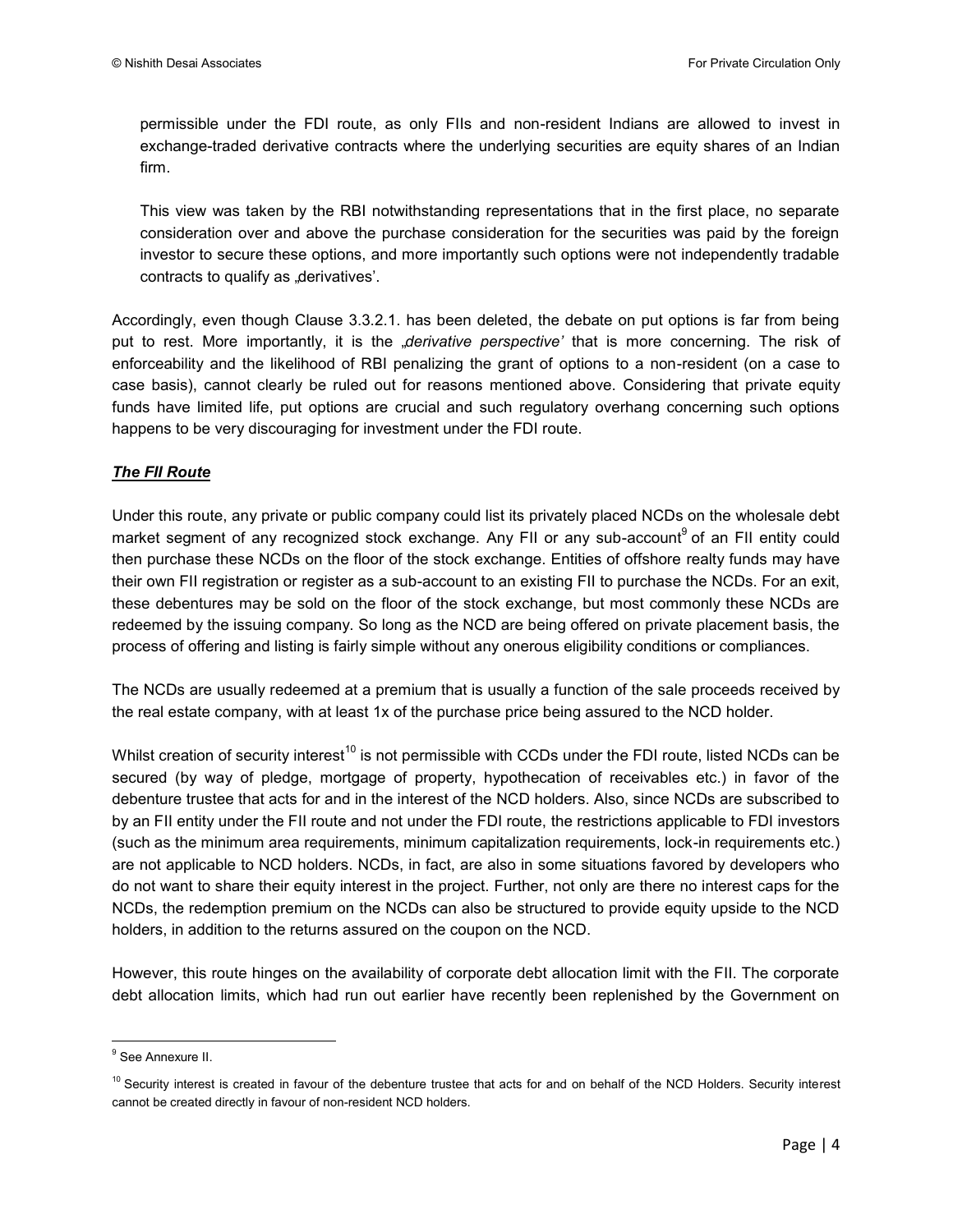November 30, 2011<sup>11</sup>. However, the SEBI *vide* Circular No. CIR/IMD/FIIC/1/2012 dated January 3, 2012 has done away with the facility of reinvestment of the corporate debt limits available with the FIIs. Thus, the debt limits which would be acquired by the FIIs henceforth shall expire on sale or maturity of the debt investments and the FII would be required to obtain the limits again through the bidding process or first come first serve basis.<sup>12</sup>

While this route is prevalent, one school of thought has been apprehensive of using such route for non-FDI compliant real estate projects as there was a perceived apprehension that this was an indirect route of bringing foreign investment into the sector without complying with the sectoral investment conditions applicable to FDI, such as the minimum area requirements, minimum capitalization requirements etc. But that apprehension seems to have settled down with an increased number of Indian real estate companies listing their NCDs.

Further, the budget 2012-13 which though has shaken investor trust with the introduction of retrograde laws, proposes the introduction of a new route for providing debt funding. The Budget has proposed to allow Qualified Foreign Investors<sup>13</sup> ("QFI") to invest in corporate bonds. The QFI regime was recently introduced in January,  $2012^{14}$  under which foreign investors are now allowed to invest directly in the Indian listed equities market without any registration/approval requirements as opposed to the FII route. The budget has proposed to expand this route to allow investments in debt as well, which if implemented would allow high net worth individuals to directly invest into listed debt instruments of developer entities without any requirement of pooling their funds with others. The budget has also proposed to allow ECB for low cost affordable housing.

#### *On Shore Debt Funding – The NBFC Route*

In light of the challenges that the FDI and the FII route are subjected to, there has been a keen interest in offshore realty funds to explore the idea of setting up their own NBFC to lend or invest to real estate.

Explanation - For the purposes of this clause:

 $\overline{\phantom{a}}$ 

<sup>&</sup>lt;sup>11</sup> Government increased the debt limits for corporate debt and in government securities by US\$ 5 billion each on November 30, 2011 to be allocated to FIIs and sub-accounts in an open bidding platform on the Bombay Stock Exchange (BSE). The enhanced cap for FII investments now stands at US\$ 15 billion for government securities and US\$ 20 billion for corporate debt. The minimum amount which can be bid for is Rs 1 crore (approx. US\$ 200,000). Under the bidding process, no single entity would be allocated more than Rs 2000 crore (approx. US\$ 400 million) of the investment limit.

<sup>&</sup>lt;sup>12</sup> Refer to out Hotline titled "*[SEBI Strips FIIs of Re-Investment Facility in Debt](http://www.nishithdesai.com/New_Hotline/CorpSec/Corpsec%20Hotline_Jan1012.htm)*' dated January 10, 2012.

<sup>&</sup>lt;sup>13</sup> Qualified Foreign Investor (QFI) shall mean a person resident in a country that is compliant with Financial Action Task Force standards and that is a signatory to International Organization of Securities Commission's Multilateral Memorandum of Understanding (MMOU).

Provided that such person is not resident in India,

Provided further that such person is not registered with SEBI as Foreign Institutional Investor or Sub-account.

<sup>(1)</sup> the term "Person" shall carry the same meaning under Section 2(31) of the Income Tax Act, 1961

<sup>(2)</sup> the phrase "resident in India" shall carry the same meaning as in the Income Tax Act, 1961

<sup>(3) &</sup>quot;resident" in a country, other than India, shall mean resident as per the direct tax laws of that country.

<sup>&</sup>lt;sup>14</sup> Please refer to SEBI Circular No. CIR/IMD/FII&C/3/2012 dated January 13, 2012 and RBI A.P. (DIR Series) Circular No. 66 dated January 13, 2012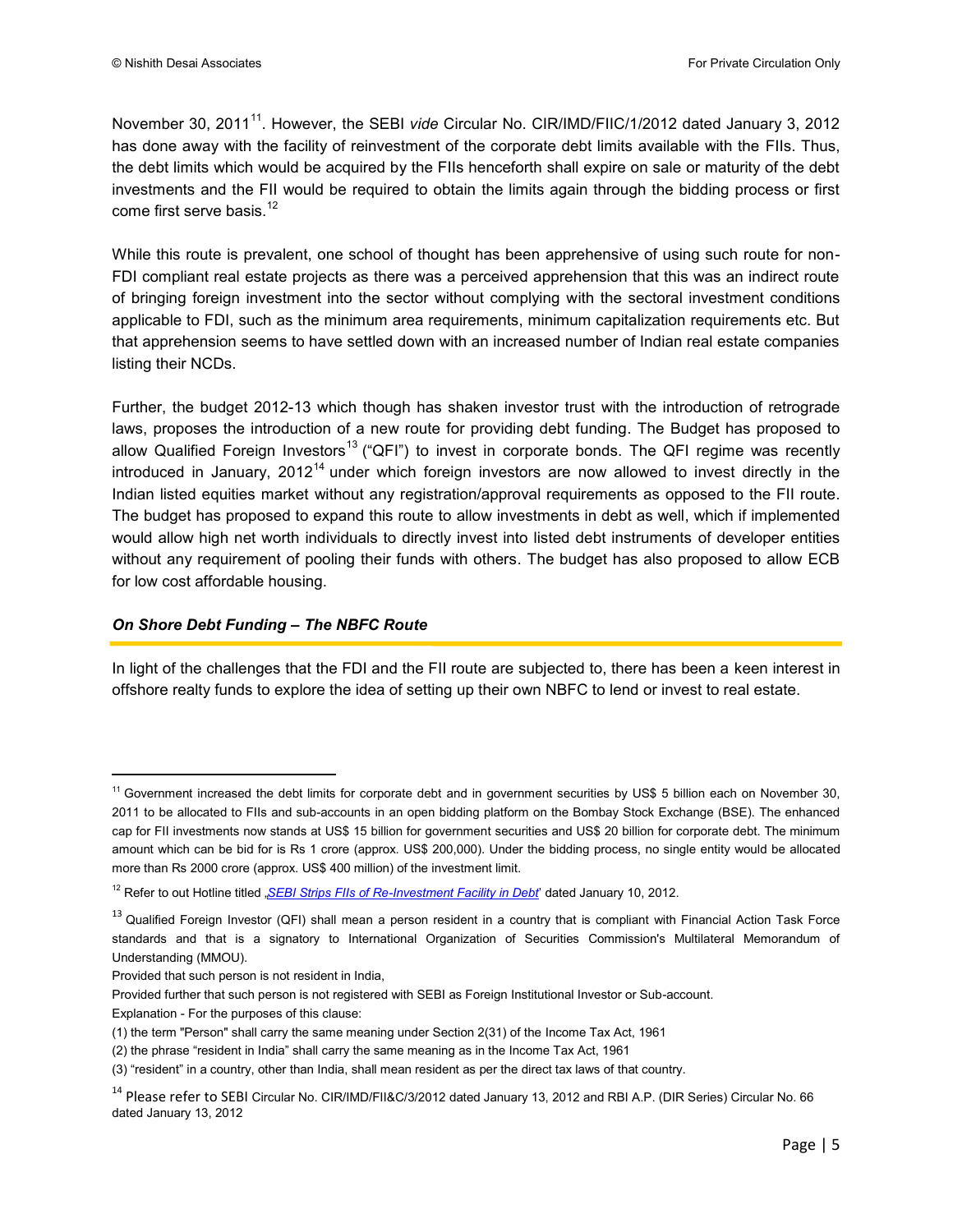An NBFC is defined in terms of Section 45I(c) of the RBI Act 1934 as a company engaged in granting loans/advances or in the acquisition of shares/securities, etc. or hire purchase finance or insurance business or chit fund activities or lending in any manner provided the *principal business* of such a company does not constitute any non-financial activities such as (a) agricultural operations (b) industrial activity (c) trading in goods (other than securities) (d) providing services (e) purchase, construction or sale of immovable property. Every NBFC is required to be registered with the RBI, unless specifically exempted.

The Act has however remained silent on the definition of "principal business' and has thereby conferred on the regulator, the discretion to determine what is the principal business of a company for the purposes of regulation. Accordingly, the test applied by RBI to determine what is the principal business of a company was articulated in the Press Release 99/1269 dated April 8, 1999 issued by RBI. As per the said press release, a company is treated as an NBFC if its financial assets are more than 50 per cent of its total assets (netted off by intangible assets) and income from these financial assets is more than 50 per cent of its gross income. Both these tests ("**50% Tests**") are required to be satisfied in order for the principal business of a company to be determined as being financial for the purpose of RBI regulation.

The Working Group on the Issues and Concerns in the NBFC Sector chaired by Usha Thorat ("**Working Group**")<sup>15</sup> has recommended that the twin criteria of assets and income for determining the principal business of a company need not be changed. However, the minimum percentage threshold of assets and income should be increased to 75 per cent. Accordingly, the financial assets of an NBFC should be 75 per cent or more (as against more than 50 per cent) of total assets and income from these financial assets should be 75 per cent or more (as against more than 50 percent) of total income.

The NBFC could be structured as follows.

l



*Structure diagram* 

The Offshore Fund sets up an NBFC as a loan company, which then lends to the real estate companies. The NBFC may either lend by way of loan or through structured instruments such as NCDs which have a

 $15$  The Working Group report was released by the RBI on August 29, 2009. Recommendations have not yet been accepted.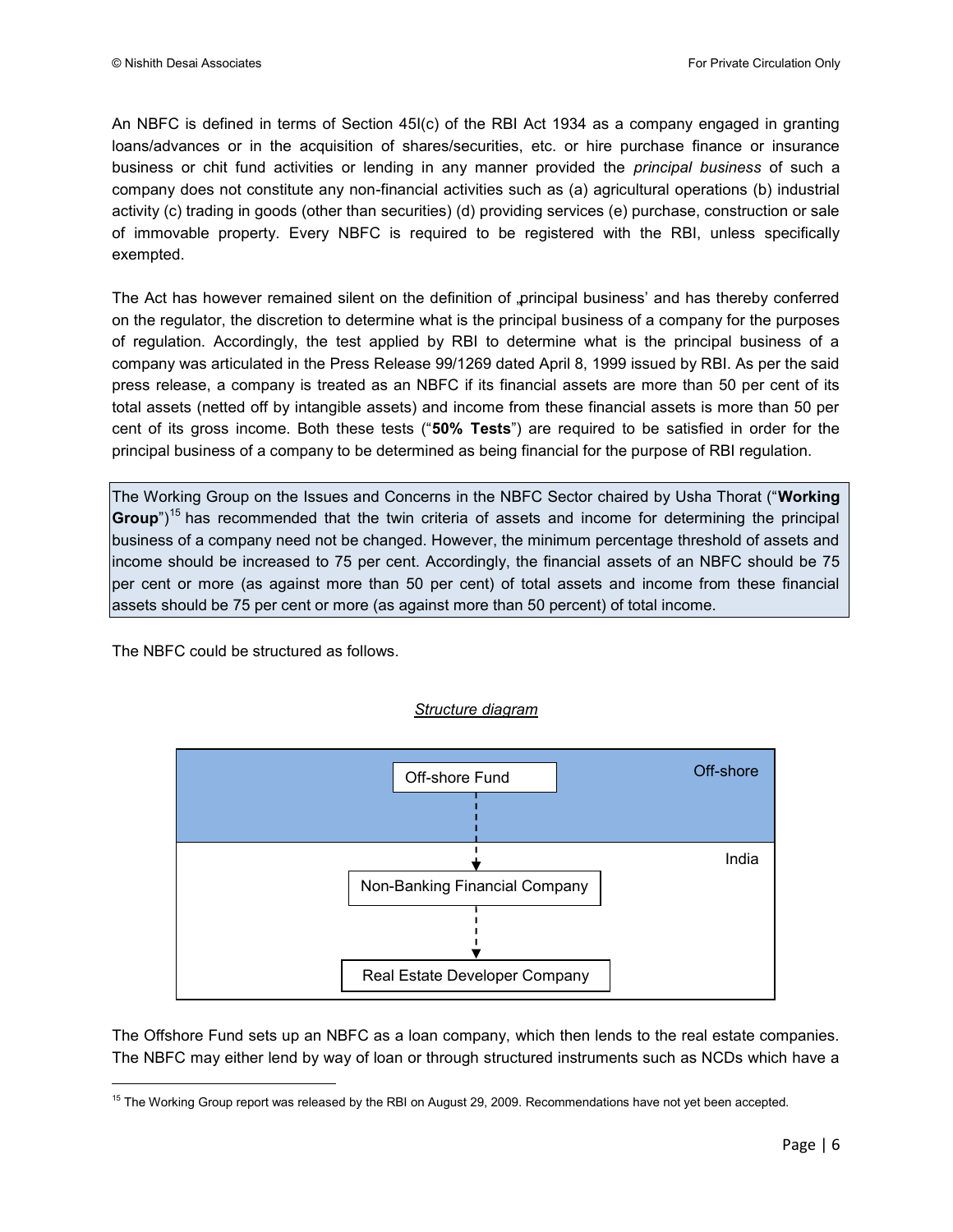protected downside, and pegged to the equity upside of the company by way of redemption premium or coupons.

#### *Advantages of the NBFC Route*

- 1. *Assured Returns*: The funding provided through NBFCs is in the form of domestic loans or NCDs, without being subjected to interest rate caps as in the case of CCDs  $16$ . These NCDs can be structured to provide the requisite distribution waterfall or assured investors" rate of return ("**IRR**") to the offshore realty fund.
- *2. Regulatory Uncertainty:* The greatest apprehension for realty funds has been the fluid regulatory approach towards foreign investment. Introduction of Clause 3.3.2.1 (discussed above) has been one example. The NBFC being a domestic lending entity is relatively immune from such regulatory uncertainty.
- 3. *Security Creation:* Creation of security interest in favour of non-residents on shares and immoveable property is not permitted without prior regulatory approval. However, since the NBFC is a domestic entity, security interest could be created in favour of the NBFC. Enforceability of security interests, however, remains a challenge in the Indian context. Enforcement of security interests over immovable property, in the Indian context, is usually a time consuming and court driven process. Unlike banks, NBFCs are not entitled to their security interests under the provisions of the Securitization and Reconstruction of Financial Assets and Enforcement of Security Interest (SARFAESI) Act<sup>17</sup>.
- 4. *Repatriation Comfort:* Even though repatriation of returns by the NBFC to its offshore shareholders will still be subject to the restrictions imposed by the FDI Policy (such as the pricing restrictions, limits on interest payments etc.), but since the NBFC will be owned by the foreign investor itself, the foreign investor is no longer dependent on the Indian developer as would have been the case if the investment was made directly into the real estate entity.
- *5. Tax Benefits to the Investee Company:* As against dividend payment in case of shares, any interest paid to the NBFC will reduce the taxable income of the investee company. However, an NBFC may itself be subjected to tax to the extent of interest income so received, subject of course to deductions that the NBFC may be eligible for in respect of interest pay-outs made by the NBFC to its offshore parent.

#### *Challenges involved in the NBFC Route*

1. *Setting up*:

l

<sup>&</sup>lt;sup>16</sup> Exchange control regulations do not prescribe for any cap on coupon in case of CCDs, but only prescribe for a cap on payment of dividends on a CCPS, which is three hundred basis points over and above the state bank of India prime lending rate, prevailing at the time of issue of the CCPS. Nevertheless, it is market practice to restrict the coupon that can be paid on CCDs to the same extent as dividends that can be paid on CCPS.

<sup>&</sup>lt;sup>17</sup> SARFAESI Act facilitates enforcement of security interest without intervention of the courts.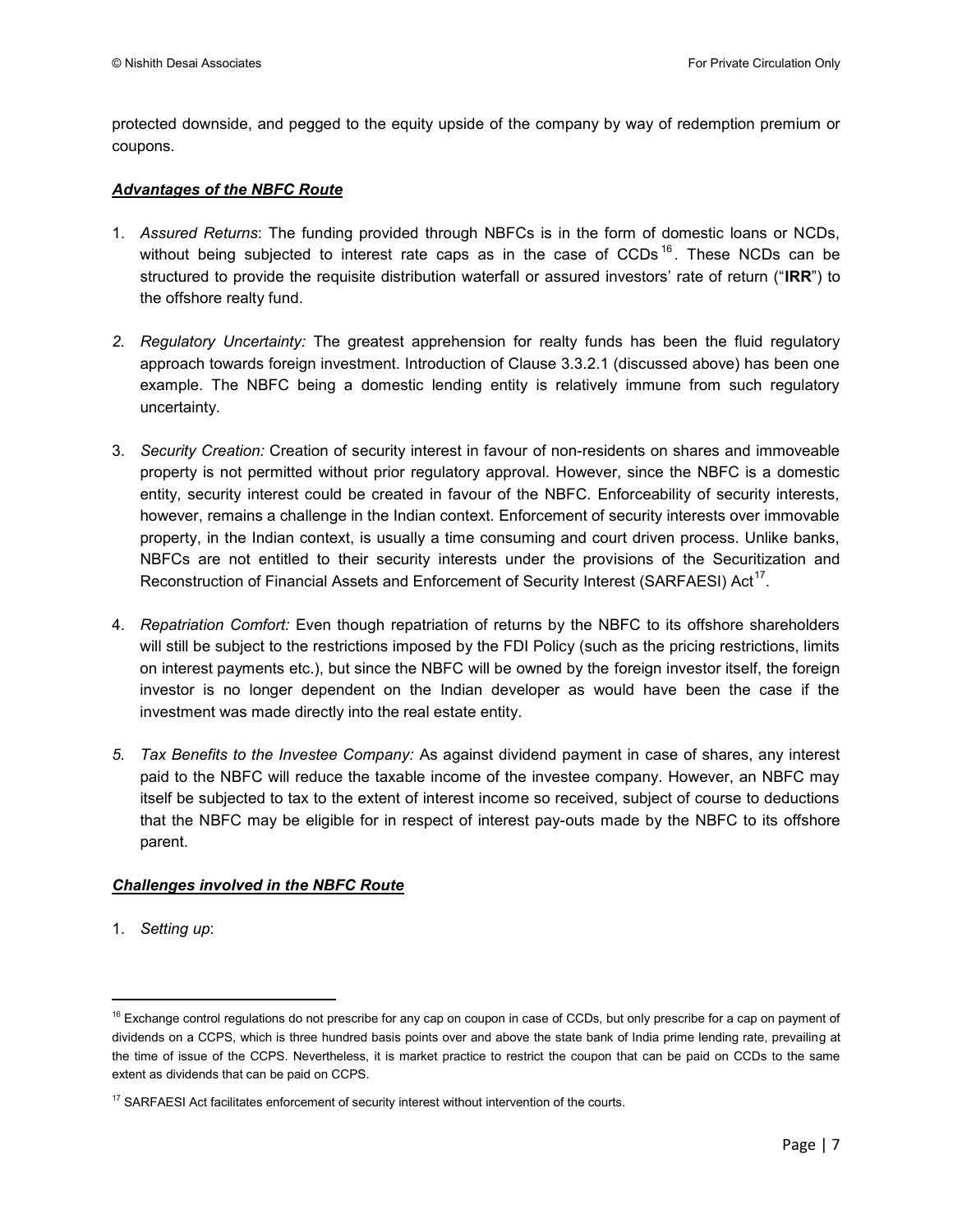The first challenge in opting for the NBFC route is the setting up of the NBFC. Obtaining a certificate of registration from the RBI for an NBFC is a time consuming process. This process used to take anywhere in the region of 12 – 14 months earlier, which wait period has now significantly reduced, but it may still take as much as 6 months, or in some cases, even longer.

The Working Group deliberated on whether NBFCs that fund their activities out of their owned funds should be exempt from registration with the regulator on the grounds that they do not pose any risk to any public funds. The Working Group felt that even entities that do not rely on public funds could pose systemic risks if the size of their operations are material especially in certain sensitive markets. Further, if excluded from registration requirements there could be a temptation to try to avoid regulatory oversight through the use of a variety of instruments that are ostensibly equity but could be quasi debt. Indeed, the Working Group is given to understand that there are a number of registered NBFCs that are apparently capitalised only with equity, but in fact the investment in their equity capital is based on funds borrowed offshore. These companies undertake investment and lending activity in India, thereby circumventing the capital controls on external borrowings. Besides, even if currently engaged in activities without any public funds in India, such large asset sized entities have the potential to take on such leverage at any point in time. NBFCs that are not leveraged or do not have any access to public funds up to a certain minimum size could however be considered for exemption from registration, but not regulation. As and when the regulator observes risks arising out of the activities of such exempted NBFCs, the exemption may be adequately modified to cover such risk generating NBFCs or may be withdrawn totally as the situation warrants. Based on these considerations, the Working Group recommended that NBFCs with asset size below Rs. 1000 crore and not accessing any public funds may be exempted from registration. Those NBFCs, with asset sizes of Rs. 1000 crore and above, need to be registered and regulated even if they have no access to public funds.

Working Group also proposed that small non deposit taking NBFCs with assets of Rs. 50 crore or less could be exempt from the requirement of RBI registration. Not being deposit taking companies and being small in size, no serious threat perception is perceived to emanate from them.

Due to the elaborate time period involved in setting up the NBFC, one of the alternatives adopted is to purchase an existing NBFC. Currently, there is a requirement of giving 30 thirty days" written notice prior to effecting a change of "control" (the term "control" has the same meaning as defined in the SEBI Takeover Code). The public notice needs to be published in one English and one vernacular language newspaper, copies of which are required to be submitted to the RBI. Unless the RBI restricts the transfer of shares or the change of control, the change of control becomes effective from the expiry of thirty days from the date of publication of the public notice.

The Working Group has recommended that all registered NBFCs, both deposit taking and nondeposit taking, should take prior approval from the Reserve Bank, where there is a change in control or transfer of shareholding directly or indirectly - in excess of 25 percent of the paid up capital of the company. "Control" may be defined as "right to appoint majority of the directors or to control the management or policy decisions exercisable by a person individually or persons acting in concert, directly or indirectly, by virtue of shareholding or shareholder agreements or by any other name. Prior approval of RBI should also be required for any mergers of NBFCs under Section 391-394 of the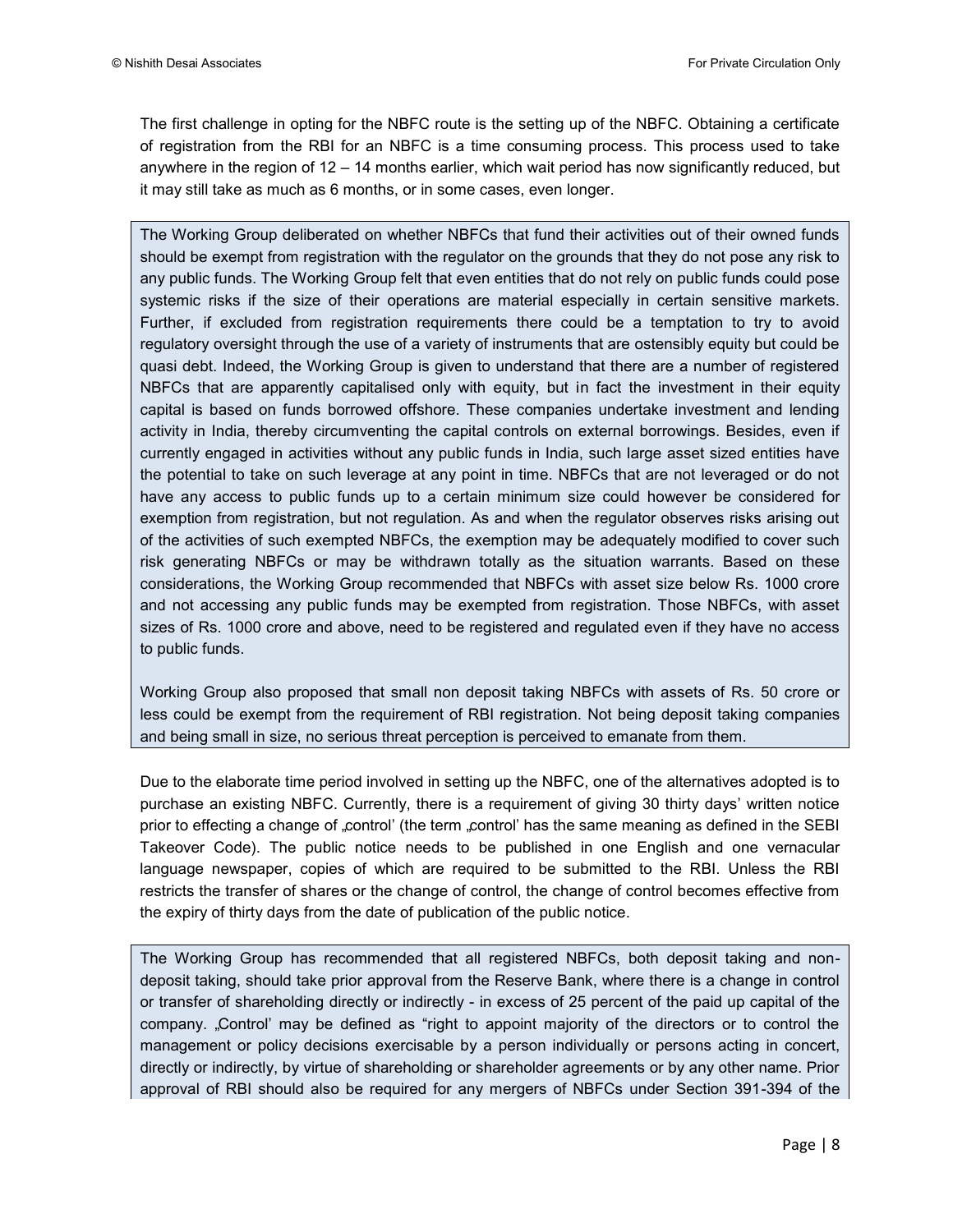Companies Act, 1956 or acquisitions by or of an NBFC, which are governed by the SEBI Regulations for Substantial Acquisitions of Shares and Takeover.

In addition to the requirement to give public notice, until November 4, 2011 any transfer of shares of a financial services company from a resident to a non-resident required prior approval of the Foreign Exchange Department of the Reserve Bank of India ("**FED**"), which took anywhere in the region of 2 – 4 months. However, as per a recent RBI circular dated November 4, 2011, the requirement to procure such an approval has been done away if:

- *a.* "*No Objection Certificates ("NOCs") are obtained from the respective financial sector regulators/ regulators of the investee company as well as transferor and transferee entities and such NOCs are filed along with the form FC-TRS with the AD bank; and*
- b. *The FDI policy and FEMA regulations in terms of sectoral caps, conditionalities (such as minimum capitalization, etc.), reporting requirements, documentation etc., are complied with.*"

However, there are a few ambiguities that need to be creased out. Since the Circular makes the reference to *"respective financial sector regulators*<sup>"</sup>, it appears that such NOCs may be required to be obtained from the relevant regulator as against the FED. For instance, for transfer of shares of a nonbanking financial services company, approval of the department of non-banking financial supervision may be required as against the FED.

Requirement of procuring an NOC from the financial services regulators of all the three – the investee company, the transferor and the transferee entities does seem elaborate and leaves a few ambiguities. For instance, it is not clear whether FED approval will be required or an NOC from the regulator of the investee company will suffice in cases where the transferor or transferee are unregulated entities (say, transfer between a resident and a non-resident individual shareholder). Also, since the Circular specifically provides for NOC from the "financial services regulator / regulators of *the investee company as well as transferor and transferee entities*", an NOC from the regulator of the transferor and transferee entities will be required even if such regulator is not a financial services regulator.

Another alternative of establishing foreign ownership in an NBFC could be to let an Indian resident / partner purchase the NBFC and diluting the resident shareholder by issue of shares (regulatory approval is not required for issue of shares to a non-resident) to the non-resident.

2. *Capitalization*:

The NBFC would be subject to minimum capitalization requirement which is pegged to the extent of foreign shareholding in the NBFC as set out in the FDI Policy.

| Percentage of Holding in the NBFC | <b>Minimum Capitalisation</b>                                 |  |  |  |  |
|-----------------------------------|---------------------------------------------------------------|--|--|--|--|
| Up to 51% FDI                     | USD 0.5 million, with entire amount to be brought<br>upfront. |  |  |  |  |
| More than 51% FDI                 | USD 5 million with entire amount to be brought upfront.       |  |  |  |  |
| More than 75% FDI                 | USD 50 million, with USD 7.5 million to be brought            |  |  |  |  |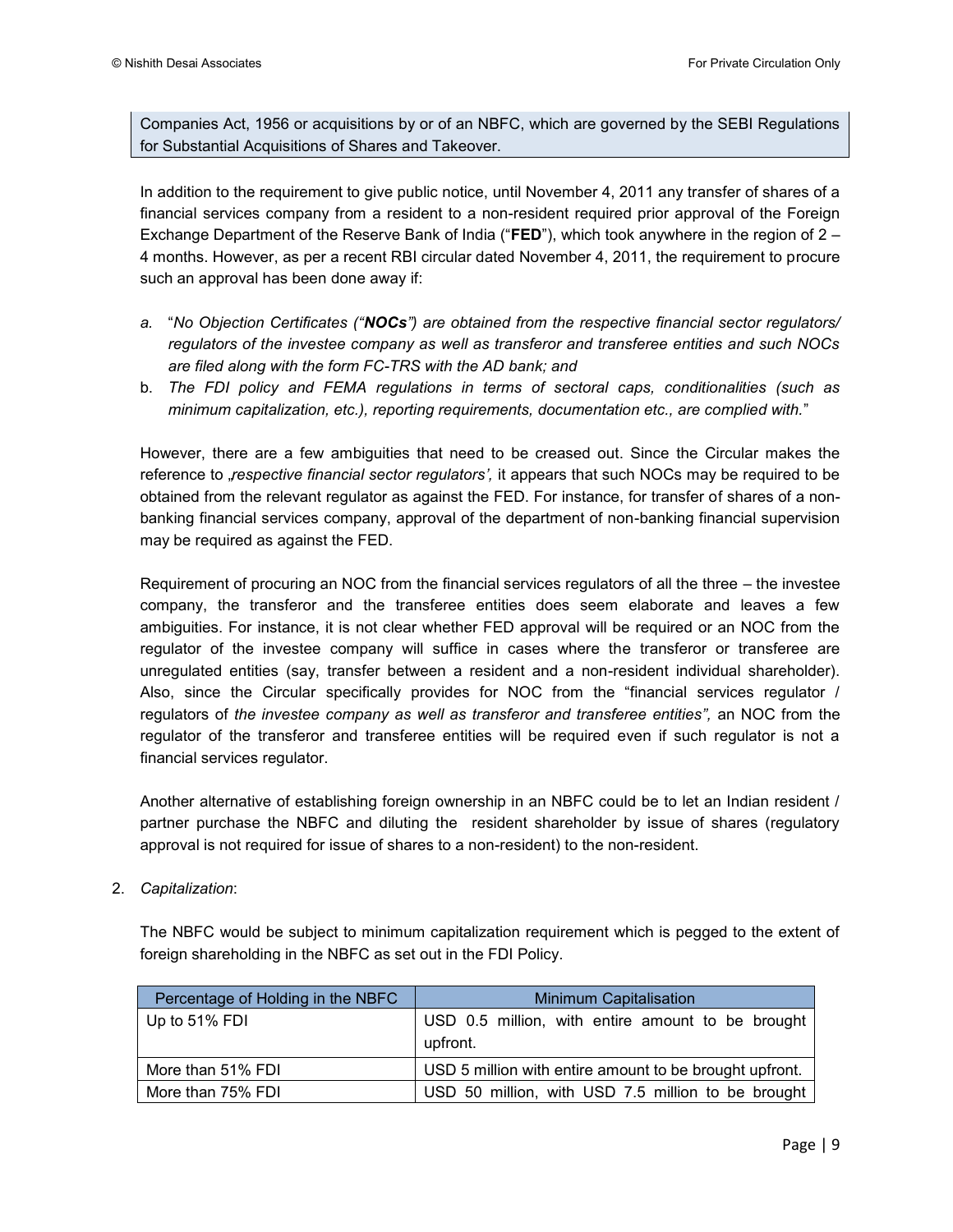upfront and the balance in 24 months.

Considering the need for capitalization, it is not uncommon to see non – residents holding less than 75% stake in the NBFC even though a significant portion of the contribution comes from nonresidents. Premium on securities is considered for calculating the minimum capitalization.

In addition to the above, every NBFC is required to have net owned funds<sup>18</sup> of INR 20 million (INR 2.5) million provided application for NBFC registration is filed on or before April 20,1999)<sup>19</sup>.

#### 3. *The Instrument:*

l

Before we discuss the choice of an instrument for the NBFC, let"s discuss the instruments that are usually opted for investment under the FDI route.

The only available options under the FDI route are equity shares, compulsorily convertible preference shares ("**CCPS**") and CCDs. Typically, and naturally depending from case to case, a combination of equity and CCDs is usually preferred to capitalize the investee company. Equity usually forms a nominal part of the investment, and a large portion of the investment is made by subscription to CCDs.

CCDs essentially offer three important benefits. Firstly, any coupon paid on CCDs is a deductible expense for the purpose of income tax. Secondly, though there is a 40% withholding tax that the nonresident recipient of the coupon may be subject to, the rate of withholding can be brought to as low as  $10\%^{20}$  if the CCDs are subscribed to by an entity that is resident of a favorable treaty jurisdiction such as Cyprus. Thirdly, coupon can be paid by the company, irrespective of whether there are profits or not in the company. Lastly, being a loan stock (until it is converted), CCDs have a liquidation preference over shares. And just for clarity, investment in CCDs is counted towards the minimum capitalization.

CCDs clearly standout against CCPS on at least the following counts. Firstly, while any dividend paid on CCPS is subject to the same dividend entitlement restriction (300 basis points over and above the prevailing State Bank of India Prime Lending Rate at the time of the issue), dividends can only be declared out of profits. Hence, no tax deduction in respect of dividends on CCPS is available. To that

<sup>&</sup>lt;sup>18</sup> Net Owned Funds has been defined in the RBI Act 1934 as (a) the aggregate of paid up equity capital and free reserves as disclosed in the latest balance sheet of the company, after deducting there from (i) accumulated balance of loss, (ii) deferred revenue expenditure and (iii) other intangible asset; and (b) further reduced by the amounts representing (1) investment of such company in shares of (i) its subsidiaries; (ii) companies in the same group; (iii) all other NBFCs and (2) the book value of debentures, bonds, outstanding loans and advances (including hire-purchase and lease finance) made to and deposits with (i) subsidiaries of such company and (ii) companies in the same group, to the extent such amounts exceed ten percent of (a) above

<sup>&</sup>lt;sup>19</sup> Although the requirement of net owned funds presently stands at INR 20 million, companies that were already in existence before April 21, 1999 are allowed to maintain net owned funds of INR 2.5 million and above. With effect from April 1999, the RBI has not been registering any new NBFC with net owned funds below INR 20 million.

<sup>&</sup>lt;sup>20</sup> Tax credit of 10% is available in Cyrpus against the tax paid in India, which can be set off against domestic tax in Cyprus which is also 10%.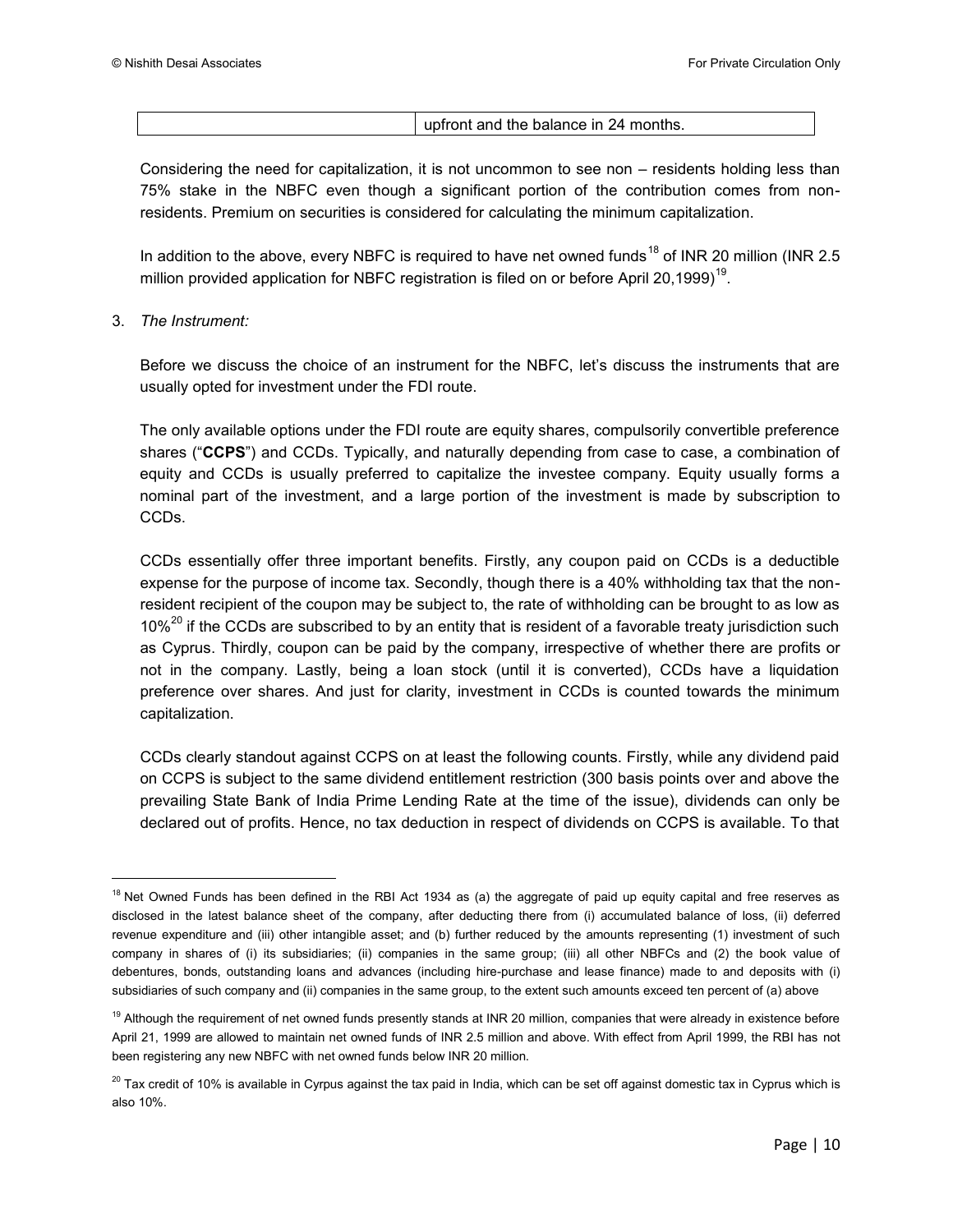extent, the company must pay  $30\%^{21}$  corporate tax before it can even declare dividends. Secondly, any dividends can be paid by the company only after the company has paid  $15\%$ <sup>22</sup> dividend distribution tax. In addition, unlike conversion of CCDs into equity, which is not regarded as a "transfer" under the provisions of the Income-tax Act, 1961, conversion of CCPS into equity may be considered as a taxable event and long term or short term capital gains may be applicable. Lastly, CCPS will follow CCDs in terms of liquidation preference.

However, unlike other companies, a combination of nominal equity and a large number of CCDs may not be possible in case of NBFCs. Though all non-deposit accepting NBFCs are subjected to NBFC (Non-Deposit Accepting or Holding) Companies Prudential norms (Reserve Bank) Directions (the "**Prudential Norms**"), once such NBFC has "total assets" in excess of INR 1 billion (USD 20 million approximately)<sup>23</sup>, the NBFC is referred to as a "systemically important NBFC'. Unlike other NBFCs, a systemically important NBFC is required to comply with Regulation 15 (Auditor's Certificate), Regulation 16 (Capital Adequacy Ratio) and Regulation 18 (Concentration of Credit / Investment) of the Prudential Norms. The choice of instrument is largely dependent on the capital adequacy ratio required to be maintained by the NBFC for the following reason.

Regulation 16 of the Prudential Norms restricts a systemically important NBFC from having a Tier II Capital larger than its Tier I Capital.

"Tier I Capital" = *Owned funds*<sup>24</sup> *+ Perpetual debt instruments (upto15% of Tier I Capital of previous accounting year) -Investment in shares of NBFC and share/ debenture/bond/ loans / deposits with subsidiary and Group company (in excess of 10% of Owned Fund)* 

"*Tier II* Capital" = *Non-convertible Preference shares / OCPS + Subordinated debt + General Provision and loss reserves (subject to conditions) + Perpetual debt instruments (which is in excess of what qualifies for Tier I above) + Hybrid debt capital instruments + revaluation reserves at discounted rate of fifty five percent;* 

Thus, CCDs being hybrid debt instruments which fall in Tier II cannot be more than Tier I Capital. This disability in terms of capitalization is very crucial for the NBFC and its shareholder as it not only impedes the ability of the NBFC to pay out interests to the foreign parent in case of inadequate profits, but is also tax inefficient. There is currently an ambiguity on whether NCDs are to be included in Tier II Capital no as they do not qualify in any of the heads as listed above for Tier II Capital.

4. *No ability to make investments:*

l

 $21$  Exclusive of surcharge and cess.

 $22$  Exclusive of surcharge and cess.

<sup>&</sup>lt;sup>23</sup> Note that an NBFC becomes a systemically important NBFC from the moment its total assets exceed INR 100 crores. The threshold of INR 1 billion need not be reckoned from the date of last audited balance sheet as mentioned in the Prudential Norms.

<sup>24</sup> "Owned Fund" means *Equity Capital + CCPS + Free Reserves +Share Premium + Capital Reserves –(Accumulated losses + BV of intangible assets + Deferred Revenue Expenditure)*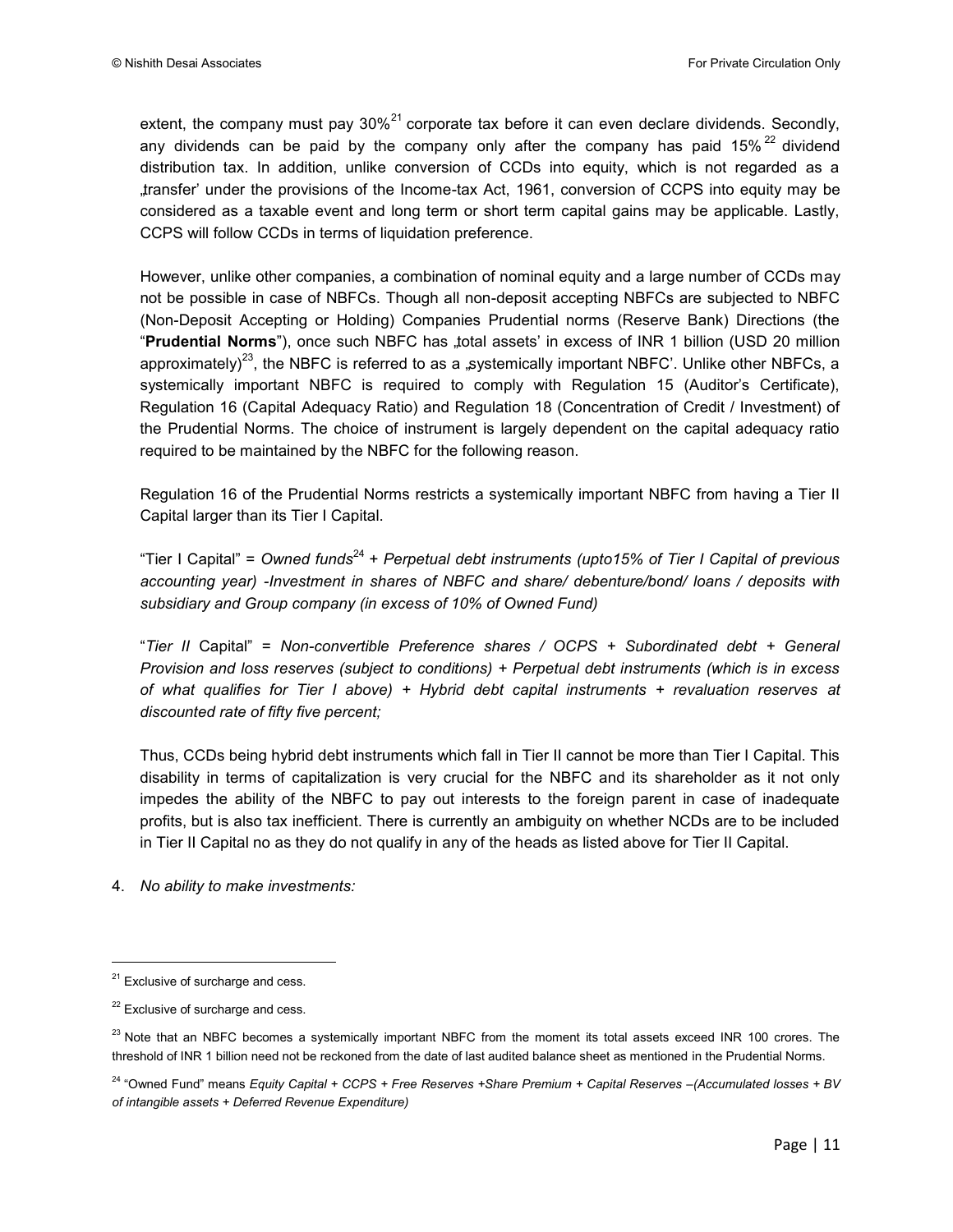Having discussed the funding of the NBFC itself, let"s discuss how the NBFC could fund the investee companies. Under the FDI Policy, an NBFC with foreign investment can only engage in certain permitted activities<sup>25</sup> under the automatic route, and engaging in any financial services activity other than such activities will require prior approval of the Foreign Investment Promotion Board ("**FIPB**"), an instrumentality of the Ministry of Finance of the Government of India.

While lending qualifies as one of the permitted categories (Jeasing and finance'), "investment' is not covered in the list above. Therefore, any FDI in an NBFC that engages in "investments' will require prior approval of the FIPB. Such an approval though discretionary is usually granted within 3 months" time on a case to case basis. Therefore, an NBFC with FDI can only engage in lending but not in making investments.<sup>26</sup>

We are given to understand that in a few cases where the redemption premium of the NCDs was linked to the equity upside, RBI qualified such instruments to be in the nature of investments rather than just loan instruments. Once the nature of the instrument changed, then nature of the NBFC automatically changed from lending to investment, and FIPB approval was immediately required in respect of foreign investment in an NBFC engaged in investment activity.

#### **CORE INVESTMENT COMPANIES**

A core investment company ("**CIC**") is a company which satisfies the following conditions as on the date of the last audited balance sheet (i) it holds not less than 90% of its net assets in the form of investment in equity shares, preference shares, bonds, debentures, debt or loans in group companies; (ii) its investments in the equity shares (including instruments compulsorily convertible into equity shares within a period not exceeding 10 years from the date of issue) in group companies constitutes not less than 60% of its net assets ; (iii) it does not trade in its investments in shares, bonds, debentures, debt or loans in group companies except through block sale for the purpose of dilution or disinvestment; and (iv) it does not carry on any other financial activity referred to in Section 45 I (c) and 45 I (f) of the Reserve Bank of India Act, 1934 except for granting of loans to group companies, issuing of guarantees on behalf of group companies and investments in bank deposits, money market instruments etc.

A CIC is not required to register with the RBI, unless the CIC accepts public funds' AND has total financial assets in excess of INR 1 billion.

*"Public funds" for the purpose of CIC include funds raised either directly or indirectly through public deposits, Commercial Papers, debentures, inter-corporate deposits and bank finance but excludes* 

 $\overline{a}$  $25$  The activities permitted under the automatic route are: (i) Merchant Banking, (ii) Under Writing, (iii) Portfolio Management Services, (iv)Investment Advisory Services, (v) Financial Consultancy, (vi) Stock Broking, (vii) Asset Management, (viii) Venture Capital, (ix) Custodian Services, (x) Factoring, (xi) Credit Rating Agencies, (xii) Leasing & Finance, (xiii) Housing Finance, (xiv) Forex Broking, (xv) Credit Card Business, (xvi) Money Changing Business, (xvii) Micro Credit, (xviii) Rural Credit and (xix) Micro Finance Institutions

<sup>26</sup> The FDI Policy however under paragraph 6.2.24.2 (1) provides that: *"(iv) 100% foreign owned NBFCs with a minimum capitalisation of US\$ 50 million can set up step down subsidiaries for specific NBFC activities, without any restriction on the number of operating subsidiaries and without bringing in additional capital.* 

*<sup>(</sup>v) Joint Venture operating NBFCs that have 75% or less than 75% foreign investment can also set up subsidiaries for undertaking other NBFC activities, subject to the subsidiaries also complying with the applicable minimum capitalisation norms.*"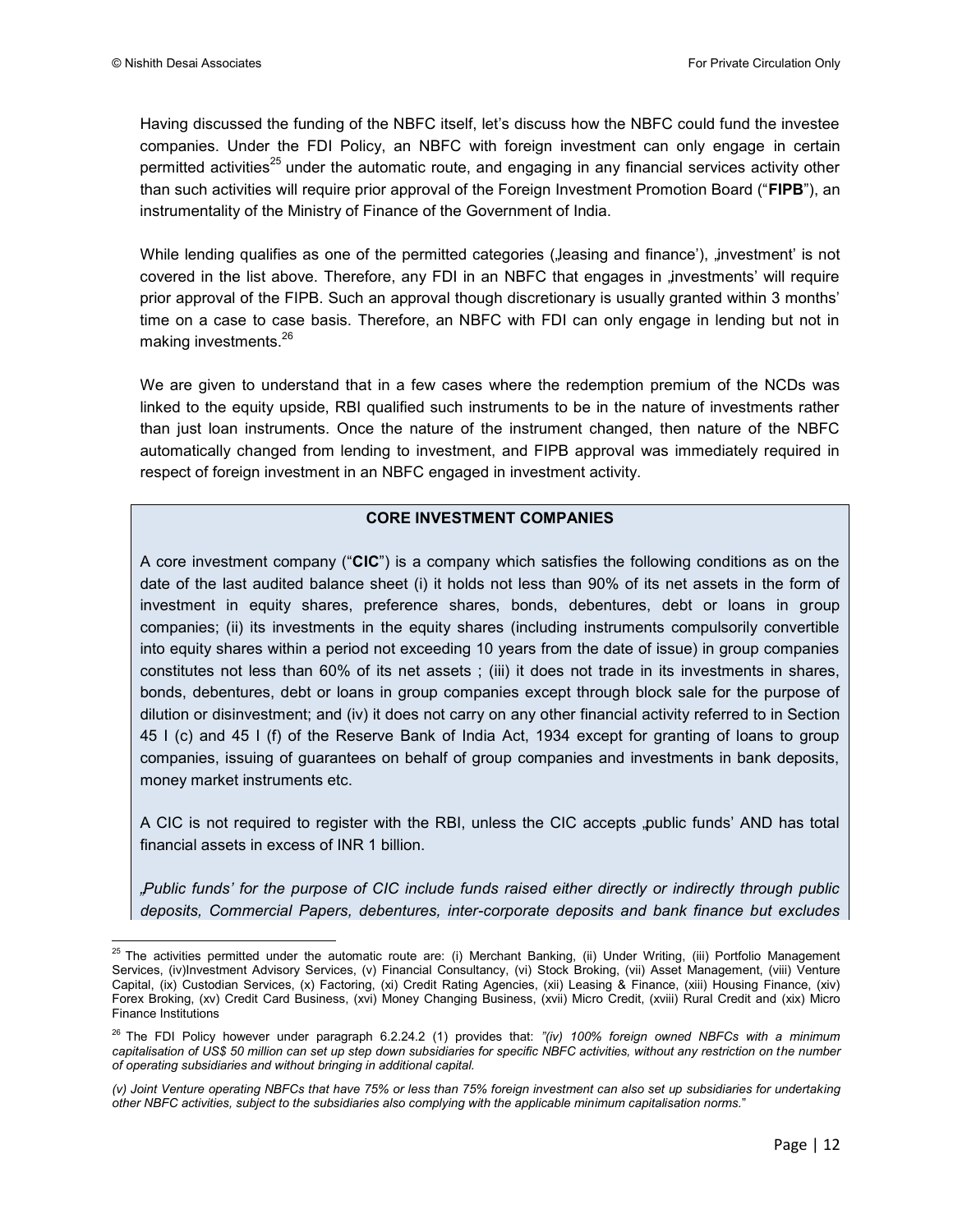funds raised by issue of instruments compulsorily convertible into equity shares within a period not *exceeding 10 years from the date of issue.*

5. *Credit concentration norms:*

A systemically important NBFC is not permitted to lend or invest in any single company exceeding 15% of its owned fund<sup>27</sup>, or single group<sup>28</sup> of companies exceeding 25% of its owned fund. If however the systemically important NBFC is investing and lending, then these thresholds stand revised to 25% and 40% respectively.

Exemption from such concentration norms may be sought and has been given in the past where the NBFC qualified the following two conditions – firstly, the NBFC did not access public funds<sup>29</sup>, and secondly, the NBFC did not engage in the business of giving quarantees. Interestingly, "public funds" include debentures, and to that extent, if the NBFC has issued any kind of debentures (including CCDs), then such relaxation may not be available to it. In the absence of such exemption, it may be challenging for loan or investment NBFCs to use the leverage available to them for the purpose of making loans or investments.

6. *Enforcing Security Interests*:

NBFCs, unlike banks, are not entitled to protection under the SARFAESI Act. This is a major handicap for NBFCs as they have to undergo through the elaborate court process to enforce their security interests, unlike banks which can claim their security interests under the provisions of SARFAESI Act without the intervention of the courts. Representations were made by industry associations seeking inclusion of NBFCs within the ambit of SARFAESI Act, especially in the current times when NBFCs are fairly regulated.

We understand that the then RBI Governor D. Subbarao responded to the exclusion of NBFCs on the ground that their inclusion under the SARFAESI Act would distort the environment for which Securitisation Companies (SCs)/ Reconstruction Companies (RCs) were set up by allowing more players to seek enforcement of security rather than attempting reconstruction of assets.

Subbarao mentioned that SARFAESI Act was enacted to enable banks and financial institutions to realise long-term assets, manage problem of liquidity, asset liability mis-matches and improve recovery by exercising powers to take possession of securities, sell them and reduce nonperforming assets by adopting measures for recovery or reconstruction, through the specialised SCs/RCs, which would be registered with the RBI and purchase the NPAs of the banks and FIs. According to him, two methodologies were envisaged - first, the strategy for resolution of the assets by reconstructing the NPAs and converting them into performing assets, and second, to enforce the security by selling the assets and recovering the loan amounts

 $\overline{\phantom{a}}$ 

<sup>27</sup> *Supra* Note 24

 $28$  The term "group' has not been defined in the Prudential Norms

<sup>&</sup>lt;sup>29</sup> "Public funds" includes funds raised either directly or indirectly through public deposits, Commercial Papers, debentures, intercorporate deposits and bank finance.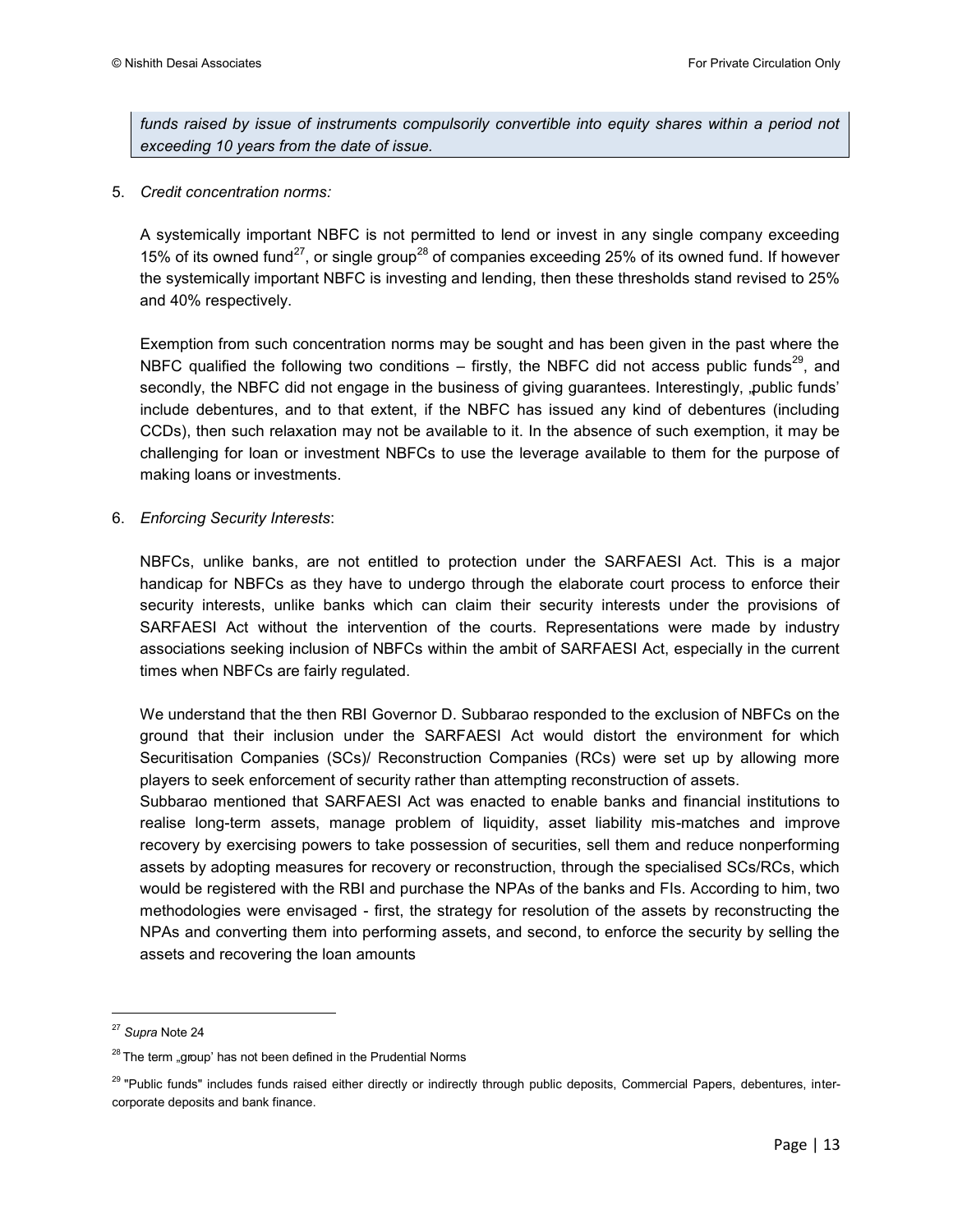Subbarao further mentioned that SARFAESI Act is not merely a facilitator of security enforcement without the intervention of Court. It is a comprehensive approach for restructuring the assets and make it work and only when it does not work, the recovery mode was envisaged.

He was apprehensive that since NBFCs have followed the leasing and hire purchase models generally for extending credit and they enjoy the right of repossession, the only benefit SARFAESI Act would extend to the NBFCs will be for enforcement of security interest without the intervention of the court, which may distort the very purpose for which SCs/RCs were created, namely, reconstruction and the inclusion would simply add a tool for forceful recovery through the Act.

Working Group recognized the anomaly that unlike banks and PFIs, most NBFCs (except those registered as PFIs under Section 4A of the Companies Act) do not enjoy the benefits deriving from the SARFAESI Act even though their clients and/or borrowers may be the same. Working Group has recommended that NBFCs may be given the benefit under SARFAESI Act, 2002

#### *7. Exit:*

l

Exit for the foreign investor in an NBFC is the most crucial aspect of any structuring and needs to be planned upfront. The exits could either be by way of liquidation of the NBFC, or buy-back of the shares of the foreign investor by the NBFC, or a scheme of capital reduction (where the foreign investor is selectively bought-back), or the sale of its shares in the NBFC to another resident or nonresident, or lastly, by way of listing of the NBFC.  $^{30}$ 

Unlike most countries, liquidation in the Indian context is a time consuming and elaborate process in India, sometimes taking in excess of 10 years.

Buyback of securities is another alternative, however, CCDs cannot be bought back. CCDs must be converted into the underlying equity shares to be bought back. Buy-back of securities is subjected to certain conditionalities as stipulated under Section 77- A of the Companies Act, 1956. A buyback of equity shares can happen only out of accumulated profits, or proceeds of an earlier issue or out of share premium $^{31}$ . In addition to the limited sources that can be used for buy-back, there are certain other restrictions as well that restrict the ability to draw out the capital from the company. For instance, only up to a maximum of 25% $^{32}$  of the total paid up company can be bought in one financial year, the debt equity ratio post buy-back should not be more than 2:1 etc. Buy-back being a transfer of securities from a non-resident to a resident cannot be effected at a price higher than the price of the shares as determined by the discounted cash flows method, as explained in *Annexure I*.

<sup>&</sup>lt;sup>30</sup> The forms of exit discussed here are in addition to the ability of the foreign investor to draw out interest / dividends from the NBFC up to 300 basis points over and above the State Bank of India prime lending rate.

<sup>&</sup>lt;sup>31</sup> As a structuring consideration, the CCDs are converted into a nominal number of equity shares at a very heavy premium so that the share premium can then be used for buy-back of the shares.

 $32$  Draft Companies Bill does not provide for including securities premium in afore-mentioned limit of 25%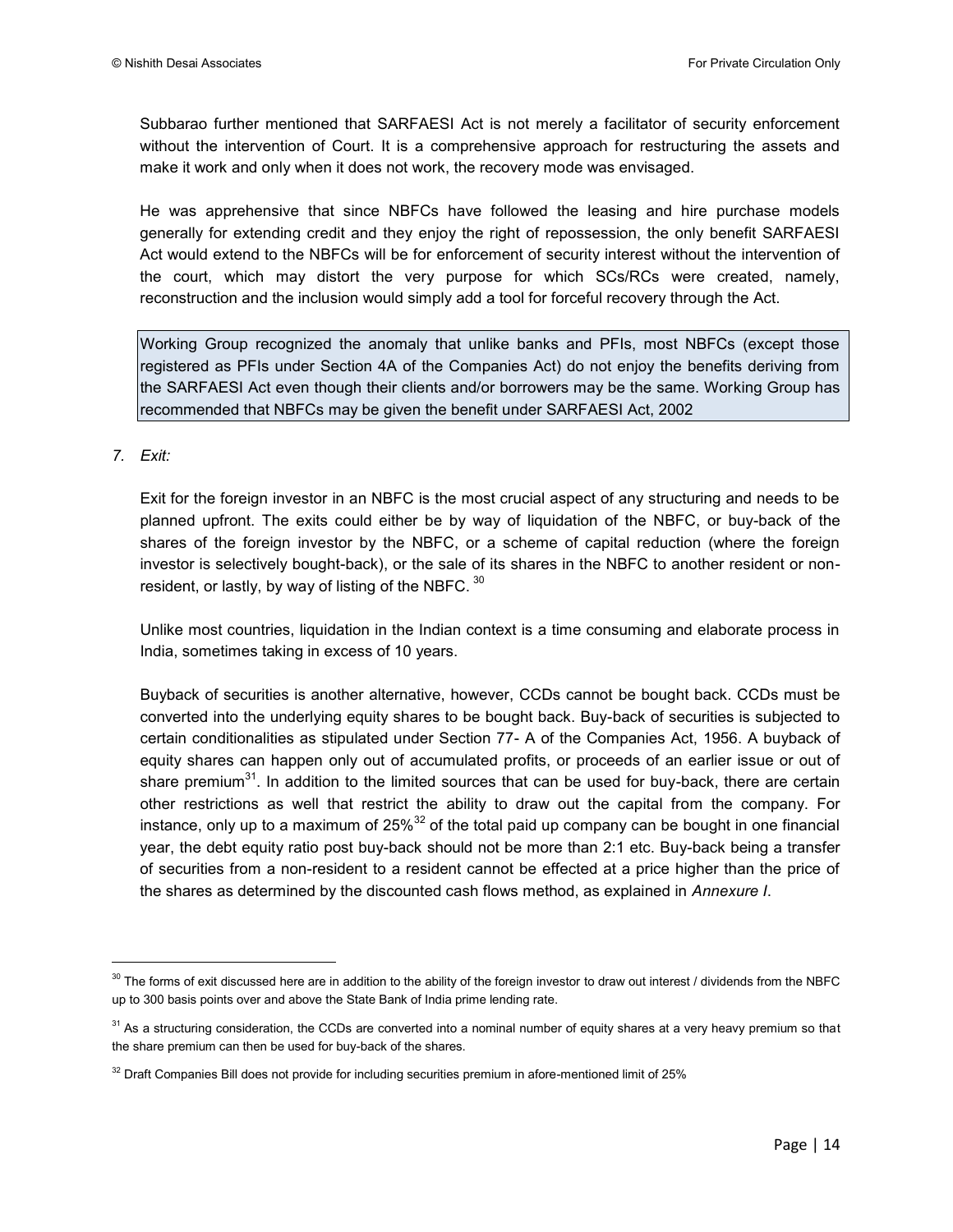As an alternative to buy-back, the investor could approach the courts for reduction of capital under the provisions of section 100 of the Companies Act, 1956; however, the applications for such reduction of capital need to be adequately justified to the court. There have been certain cases such as Century Enka where the court approved a scheme for selective buy-back of 30% of its shareholding from its non-resident shareholders.

Sale of shares of an NBFC or listing of the NBFC could be another way of allowing an exit to the foreign investor; however, sale of shares cannot be effected at a price higher than the price of the shares determined by the discounted cash flow method. Listing of NBFCs will be subject to the fulfillment of the listing criterion and hinges on the market conditions at that point in time.

#### *Conclusion*

Archimedes had once quoted – "*Give me a lever long enough and a fulcrum on which to place it, and I shall move the world.*" While leverage is crucial for any sector, it has always held special importance for the realty sector. Real estate has been one of the sectors most impacted by the global downturn, and with the global capital being somewhat constrained, the need for mezzanine funding structures for the sector has accentuated.

With CCDs and NCDs having their respective set of challenges, and banks getting increasingly apprehensive of funding real estate, NBFCs play a crucial and niche role in funding real estate projects. There is an immediate and significant need for funding the sector, and we have seen keen and growing interest from players to setup realty specific NBFCs to cater to such needs.

Whilst the Working Group recommendations are likely to go a long way in developing NBFCs and make them more attractive for sector specific funding, Working Group recommendation to limit the exposure of NBFCs to commercial real estate may act as a dampener for realty focused NBFCs. Working Group"s recommendation to allocate higher risk weightage to real estate, even in cases of standalone NBFCs (which do not take bank finance) will impede the ability of NBFCs exposure to CRE. However, looking at the increased demand for debt from the developers and the corresponding investor preference, NBFC structure is likely to be explored by an increasing number of offshore realty players.

- *Ashish Kabra, Ruchir Sinha & Siddharth Shah*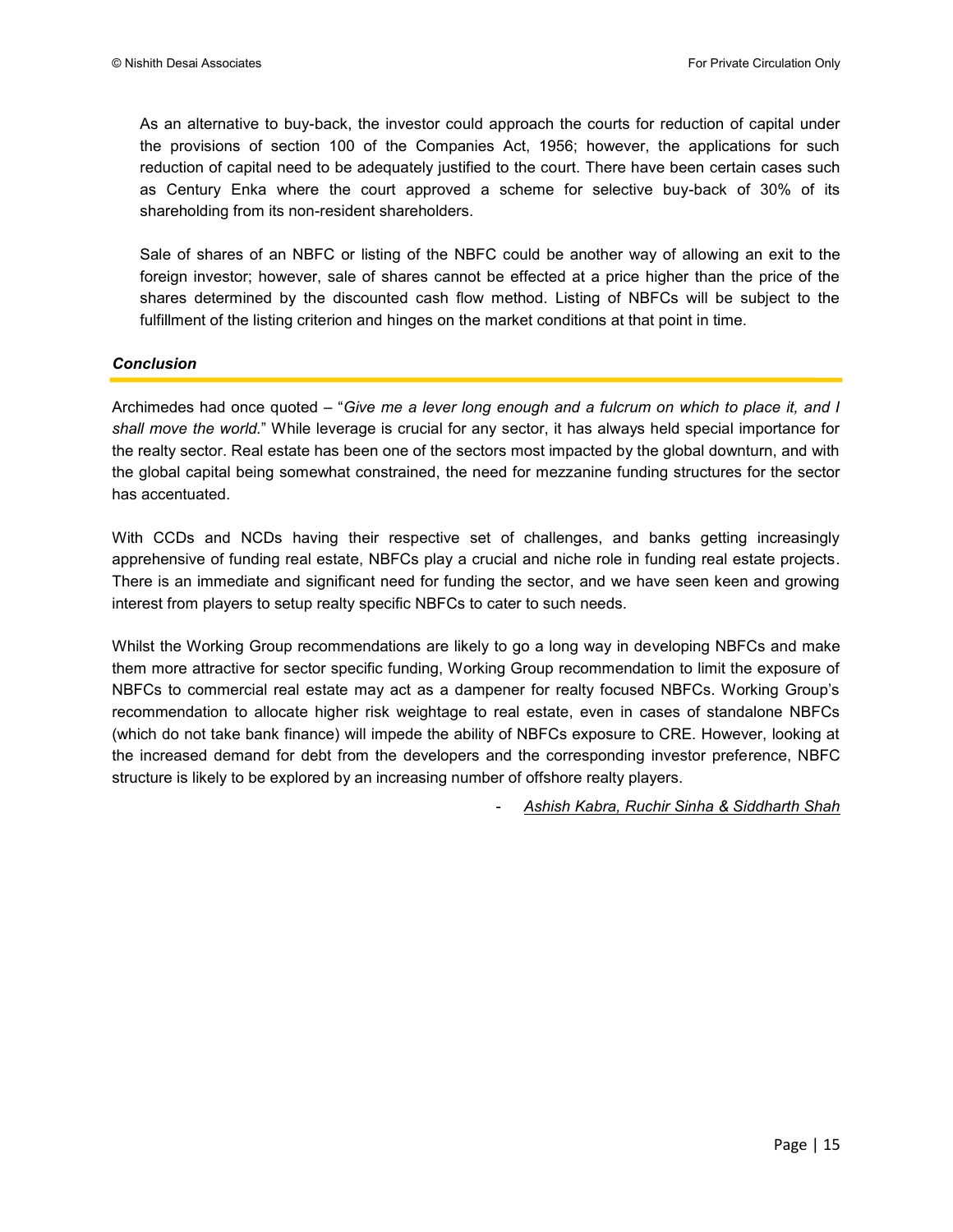#### *Annexure I*

#### **Debt Funding under the FDI Route**

Per the FDI Policy, no Indian company that has FDI can engage in "**Real Estate Business**", which has been defined to mean dealing in land and immoveable property with a view to earning profit or earning *income there from*." FDI in real estate is however permitted under the automatic route in (i) housing, builtup infrastructure and construction-development projects (which would include, but not be restricted to, housing, commercial premises, hotels, resorts, hospitals, educational institutions, recreational facilities, city and regional level infrastructure); and (ii) serviced housing plots, subject to fulfillment of certain entity level and project level requirements as set out in the FDI Policy and detailed in our previous "Realty Check on Funding Real Estate Projects - Exit Challenges<sup>33</sup>. Few such conditions are listed herein below.

- Minimum area: Minimum built-up area<sup>34</sup> to be developed under each project should be at least 50,000 square meters $^{35}$  or 10 hectares in case of serviced housing plots;
- *Minimum capitalization*: Company seeking foreign investment for construction development projects must be capitalized to a certain (US \$10 million for wholly owned subsidiaries and US \$5 million for joint ventures with Indian partners) by the foreign investor. Also, such capitalization should be brought in within six months of commencement of business<sup>36</sup> of the company.
- *Lock-in*: Original investment<sup>37</sup> was not permitted to be repatriated before a period of three years from the date of completion of minimum capitalization. If the foreign investor sought to make an early exit<sup>38</sup>, he was required to obtain prior approval of the FIPB.

 $\overline{\phantom{a}}$ <sup>33</sup> Available on www.nishithdesai.com

<sup>&</sup>lt;sup>34</sup> The concept of "built-up area' is not clearly defined nor is the term standardized within the industry so as to allow for clear guidance. In particular, the ambiguity pertains to whether the area includes only floor-space index (FSI), as licensed by a relevant local authority, or whether it also includes garage and other below grade areas, which are not considered FSI. In either case, a clear system of measurement on how the minimum area should be calculated is important to refine the process of vetting potential projects for FDI compliance.

<sup>&</sup>lt;sup>35</sup> Majority of realty players have had difficulty finding land parcels that meet the 50,000 square meter built-up area requirement, especially in the Tier I metro cities such as Mumbai and Delhi. Also, since valuation of land in these cities is very high, acquiring such land parcels is critically dependent on the ability of the acquirer to raise money. Consequently, this requirement acts as a severe stumbling block in attracting FDI. Conversely, salability of a 50,000 square meter project in a Tier II or Tier III city may not be feasible, especially if the plot is for commercial use.

 $36$  The policy document does not clarify whether the term "commencement of business' is to be reckoned from the date of incorporation of the company; the date of commencement of business of the Indian company; the date of the investment agreement signed by the investor; or from the date the funds are credited into the account of the company. However, based on regulatory advice received in specific cases, commencement of business for the purpose of infusion of FDI has been interpreted to mean the infusion of first tranche of investment into the company, or the date of execution of the investment agreement for the infusion of FDI into the company, whichever is earlier.

 $37$  FDI Policy has clarified that each tranche of investment made by the foreign investor shall be subject to the three year lock-in from the date it was invested. This has created tremendous issues for offshore realty funds that are willing to fund the project at a later stage, or in cases where the funding is construction linked as their investment may happen to be locked-in for a time span that exceeds the life of the fund itself. There is news that the term original investment is being reconsidered to mean the amount of minimum capitalization; however that proposal seems to be under discussion as of date.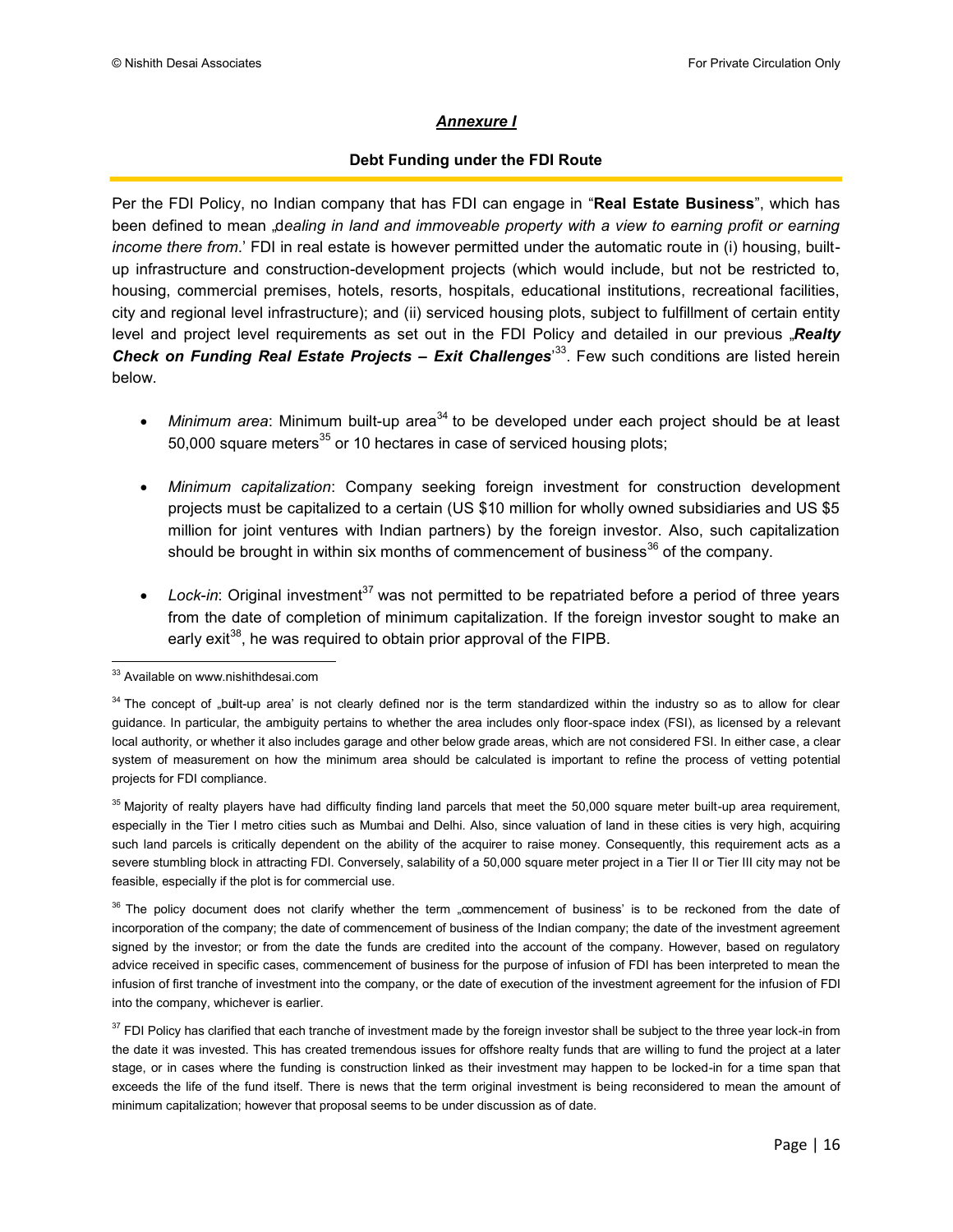l

Projects that meet the above requirements are referred to as "**FDI Compliant**", and are eligible to receive FDI<sup>39</sup>. In 2007, the RBI mandated that all FDI must come through only equity shares; preference shares compulsorily convertible into equity shares ("**CCPS**"); or debentures fully and compulsorily convertible into equity shares ("**CCD**") (together "**FDI Instruments**"). It further provided that investments using instruments other than FDI Instruments were to be regarded as ECB, which is prohibited for real estate. In addition to the project level, entity level and instrument restrictions, a non-resident can acquire an FDI Instrument only above a certain floor price and sell it only below a certain ceiling price ("**Pricing**   $\mathsf{Norms}^{"})^{40}$ .

<sup>38</sup> The term used here is "exit' and not "repatriation'. Accordingly, there have been cases where the regulator has taken a position that any sale by a foreign investor to another foreign investor amounts prior to the expiry of the lock-in period amounts to an exit, and to that extent, such sale cannot be consummated prior to the lock-in period without prior approval of the FIPB.

<sup>&</sup>lt;sup>39</sup> Note that provisions of FDI Policy listed above are only applicable in cases where the Indian company receiving FDI proposes to engage in development of immoveable property and earn profits or income therefrom. Where the purchase or sale of land is ancillary to the main business activity, and the intent is to undertake certain developmental or other business activities on the immoveable property, then the purchase or sale of land in furtherance of the business should not qualify as Real Estate Business. For instance, where the intent to develop the real estate is to develop and operate a hotel, special economic zone, hospital, old age homes etc.

 $40$  The floor and the ceiling price is the price determined by a chartered accountant or a category I merchant banker as per the discounted cash flows method.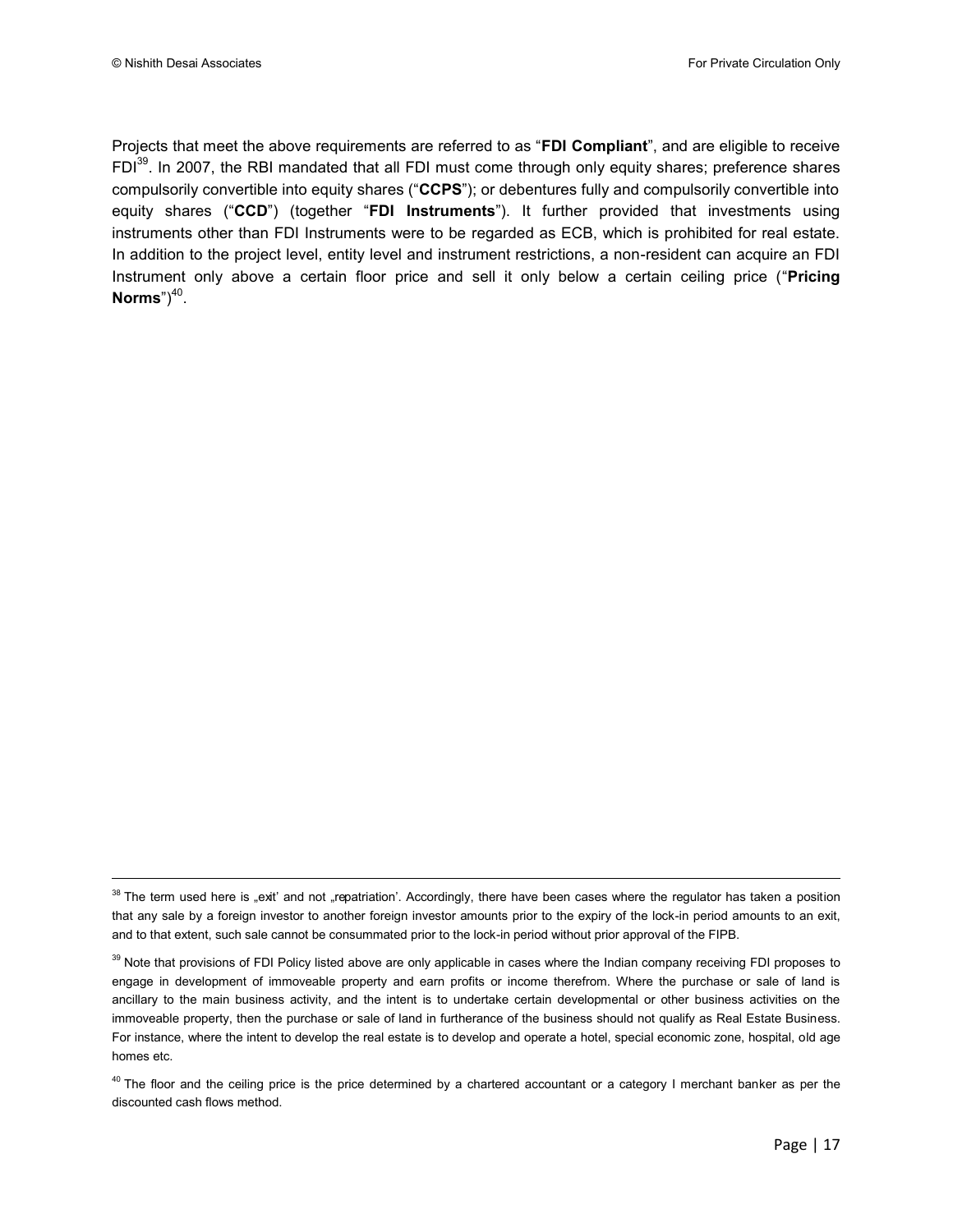#### *Annexure II*

#### **Setting up an FII / Sub account**

Foreign Institutional Investment is a preferred route of investment for foreign investors who do not wish to take control in the management of Indian companies. The genesis of foreign institutional investments into listed Indian companies lay in the Government of Indian Guidelines in the year 1992 to allow reputed foreign investors such as Pension Funds, Investment Trusts, Asset Management Companies, Incorporated/Institutional Portfolio Managers etc., to invest in Indian capital markets. This was followed by the SEBI (Foreign Institutional Investors) Regulations, 1995 ("**SEBI FII Regulations**"), which presently govern the registration of foreign institutional investors ("**FIIs**") desirous of making portfolio investments into listed Indian securities.

#### **Eligibility Criteria**

For the purposes of making investment in India as FII one should hold a certificate of registration granted by SEBI under the FII Regulations. There are several eligibility criteria such as applicant"s track record (of at least one year), professional competence, financial soundness, experience, general reputation of fairness and integrity, whether the applicant is regulated by a appropriate foreign regulatory authority, etc. SEBI has clarified that where the FII applicant is a newly set up fund, the track record of its fund manager may be considered for the purpose of ascertaining the track record, subject to such fund manager providing its disciplinary track record details.

The following categories of foreign investors are eligible for FII registration:

- a) an institution established or incorporated outside India as Pension Fund or Mutual Fund or Investment Trust or insurance / reinsurance company;
- b) an International or Multilateral Organization or an agency thereof or a Foreign Government Agency, Sovereign Wealth Fund or a Foreign Central Bank;
- c) an Asset Management Company or Bank or Institutional Portfolio Manager, Investment Manager or Advisor, established or incorporated outside India and proposing to make investments in India on behalf of broad based funds and its proprietary funds, if any; and
- d) a Trustee of a trust established outside India and proposing to make investments in India on behalf of broad based funds and its proprietary funds, if any;

Additionally, foreign investors that are university funds, endowments, foundations, charitable trusts or charitable societies can seek registration as FII without the need of being regulated' by an appropriate foreign regulatory authority. University fund, endowments, foundations, charitable trusts or charitable societies should be serving public interest. Thus, it gives a wide discretionary power to SEBI to consider applications from such investors based on whether they are serving any public interest or not.

Certain categories of FII applicants can register funds, corporate or individual as sub-accounts. Sub account has been defined to mean "*any person resident outside India, on whose behalf investments are proposed to be made in India by a foreign institutional investor and who is registered as a sub-account under these regulations*". The different categories of sub-accounts are set forth below.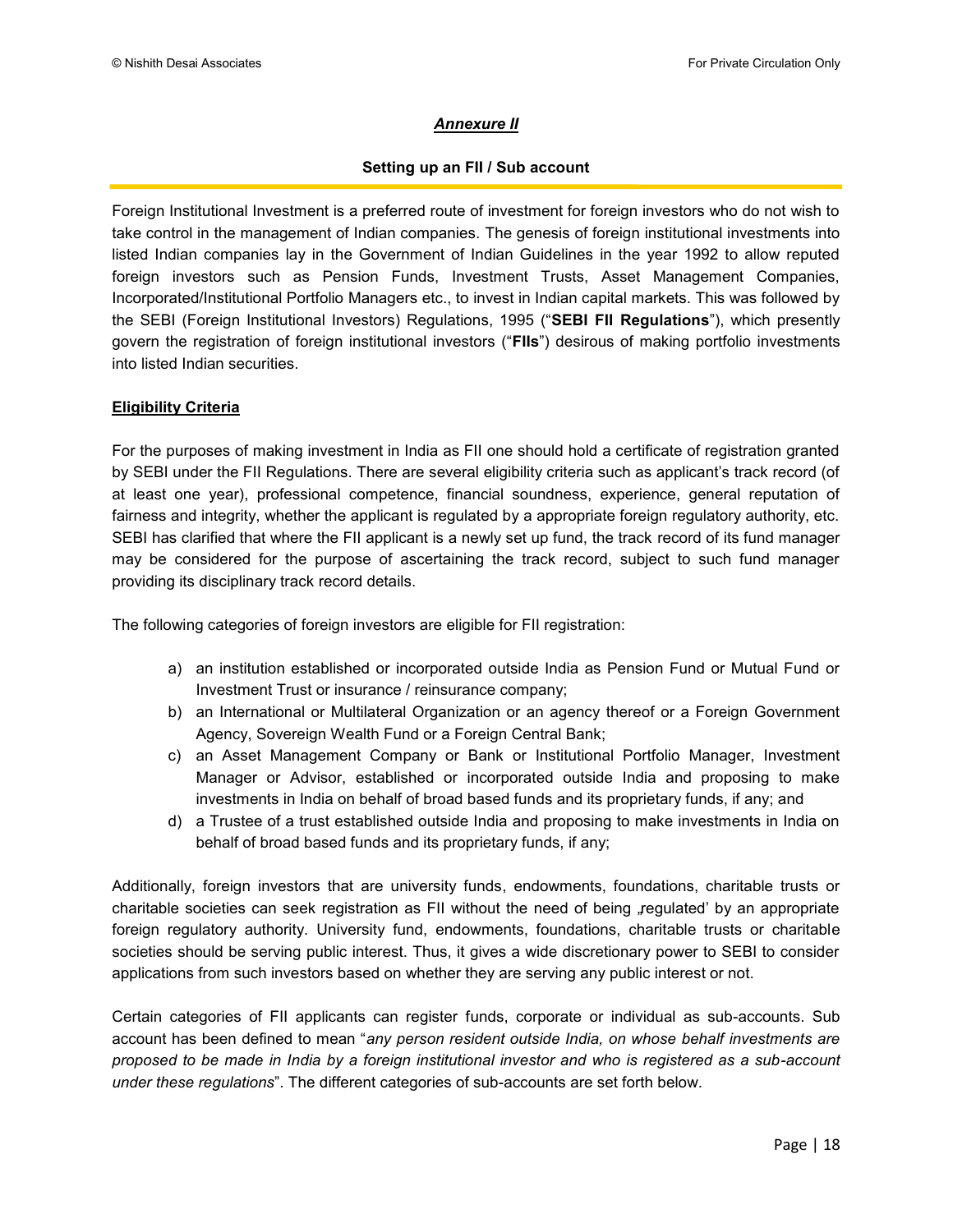#### **Types of Sub Accounts**

The various kinds of sub accounts are as follows:

#### 1. Broad-based sub-account

For a fund to be regarded as , broad based fund', it should have at least 20 investors and none of the single individual investor should hold more than 49% of the units or shares of the fund. However, if the fund has institutional investors then it shall not be necessary for the fund to have 20 investors. Further, if any institutional investor holds more than 49% of the units or shares of the fund, then the said institutional investor must itself be a "broad based fund'. Thus, the definition of "broad based fund' applies on a look through basis in case any institutional investor holds more than 49% interest in the fund.

#### 2. Proprietary sub-account

A proprietary sub-account can be used by the FII to invest its own funds. No client monies can be invested by the FII through the proprietary sub-account.

#### 3. Foreign Corporation

As per the SEBI (FII) (Amendment) Regulations, 2008, a foreign corporate means a body incorporated outside India which has its securities listed on a stock exchange outside India, has an asset base of not less than US\$ 2 billion and had an average net profit of at least US\$ 50 million during the three financial years preceding the date of application. However, these conditions should not apply to an entity registered as a foreign corporate' sub-account prior to the commencement of the abovementioned amendment regulation which came in to force from May 22, 2008.

#### 4. Foreign Individual

SEBI (FII) (Amendment) Regulations, 2008 defines a foreign individual' as a foreigner who holds the passport of a foreign country for a period of at least five years preceding the date of the application, has a net worth of at least US\$ 50 million and holds a certificate of good standing from a bank. He must also be a client of the FII or any other entity which belongs to the same group as the FII, for a period of at least three years preceding the date of the application.

Further, under the amendment regulations, SEBI has also removed the restriction imposed on Overseas Corporate Bodies ("**OCBs**") from registering as FIIs and sub-accounts. Thus, now only Non Resident Indians ("**NRIs**") are restricted from registering as sub-accounts.

The FIIs are not permitted to invest their own monies through any of their clients registered as subaccounts except through their proprietary sub-account.